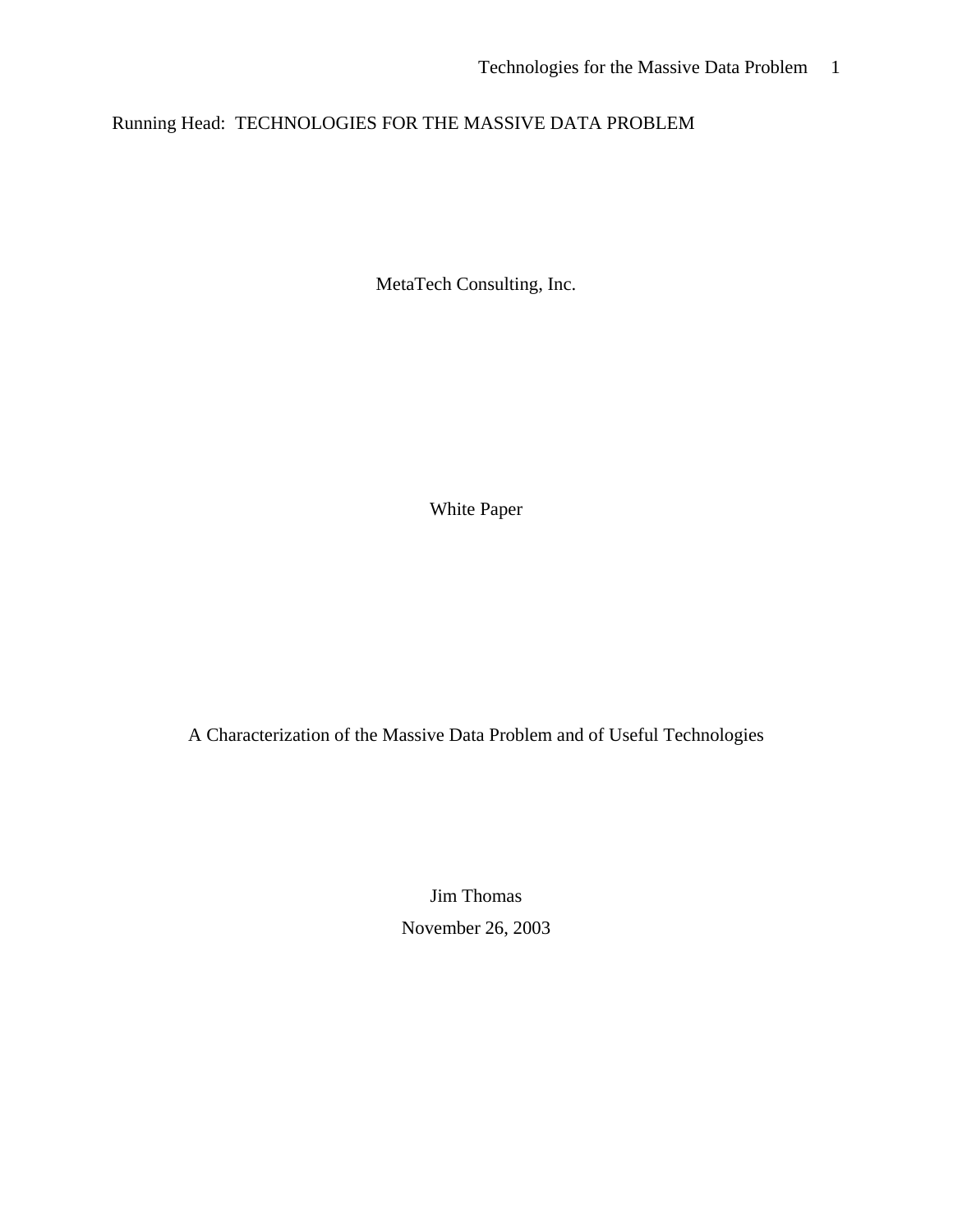# Abstract

This paper presents the concepts of the *massive data problem* together with insight to germane technologies. A characterization of the problem is presented prior to describing the most relevant technologies with deference to their maturity. The *data grid,* embodying an appropriate and complete set of features, is revealed as the objective solution to the problem. Additional work to prove or disprove this finding are recommended to organizations with proficiency in the filed of applied technology.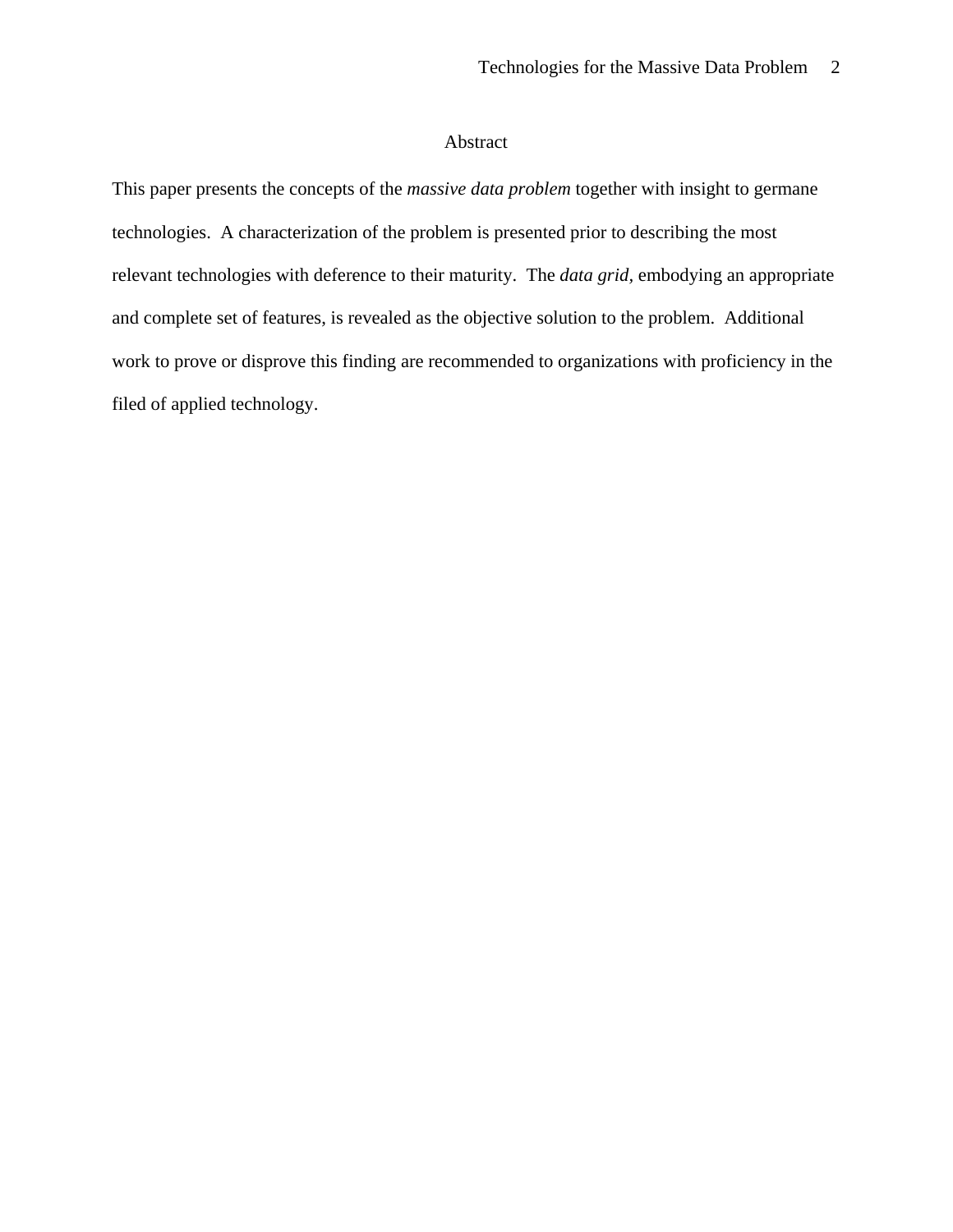#### Executive Summary

The purpose of this paper is to provide a brief treatment of the technologies germane to the massive data problem. It is intended to inform the reader of the size of the datasets that the engineering and scientific communities are now beginning to work with the challenges it presents. One source of massive data of note is that which is produced by the space-borne sensors. These, together with other sensors, are discussed to provide a context for the reader.

This paper is founded on research of materials obtained from the public domain (technology forums, periodicals, etc.) as well as materials from professional associations available through membership or via educational sponsorship. References were restricted based on their relevance to the topic, how current the work which they documented, their notability of the works authors, and a subjective assessment of the rigor they presented.

It was found that no single technology is likely going to solve the massive data problem. Rather, a variety of technologies brought together in new and innovative ways is the surest approach. Furthermore, while some of the relevant technologies are mature and stable in today's environment, others are still yet maturing and others are only now emerging. Distributed computing, service oriented architectures, and data grids are featured prominently as key technologies.

It was challenging to adequately address the total of massive data problem in such a concise treatment. For executives and manages, this paper provides an ample overview of the massive data problem. For technicians or engineers preparing to undertake the challenge of addressing the massive data problem, this paper serves only as a primer and as a point of embarkation.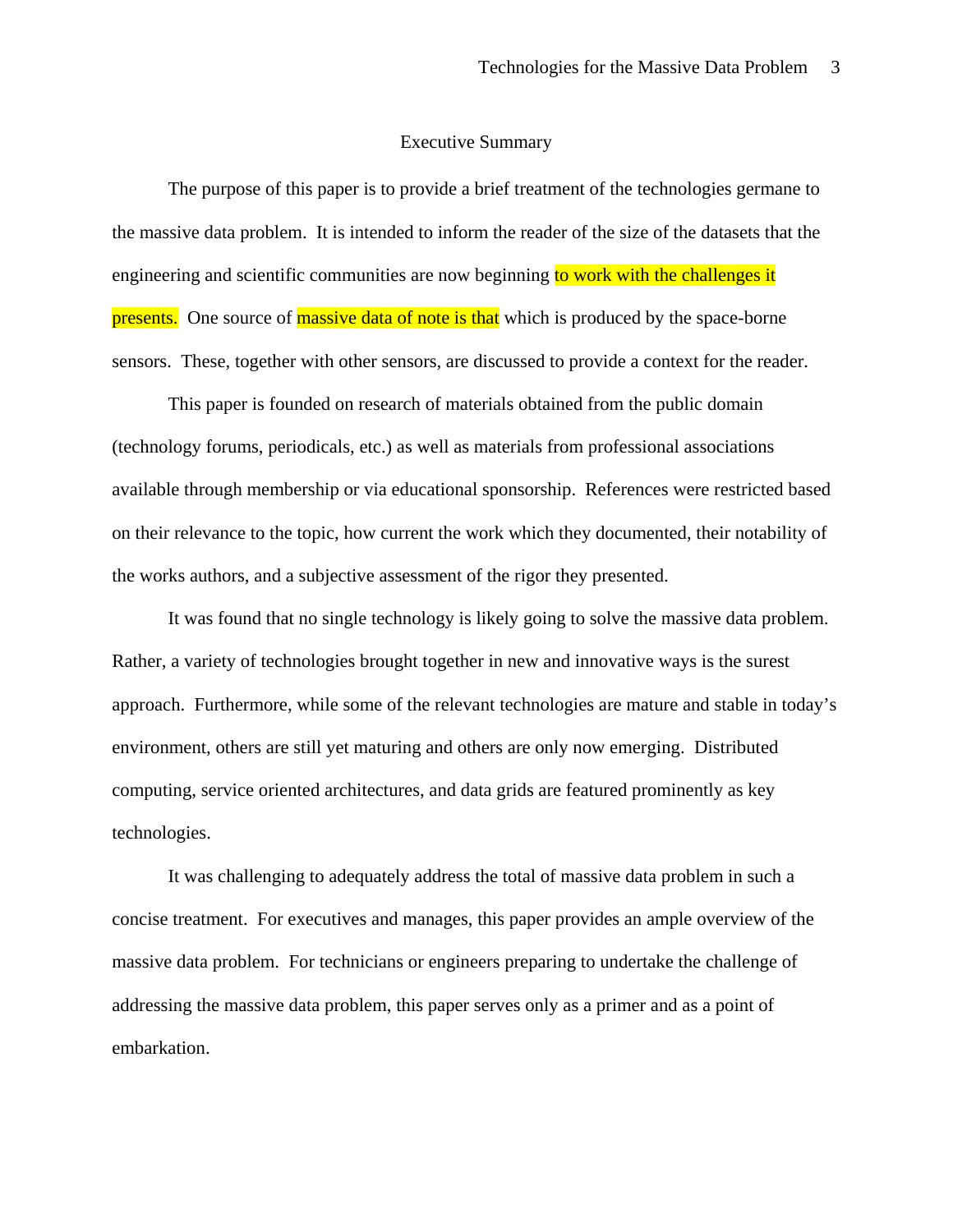# Table of Contents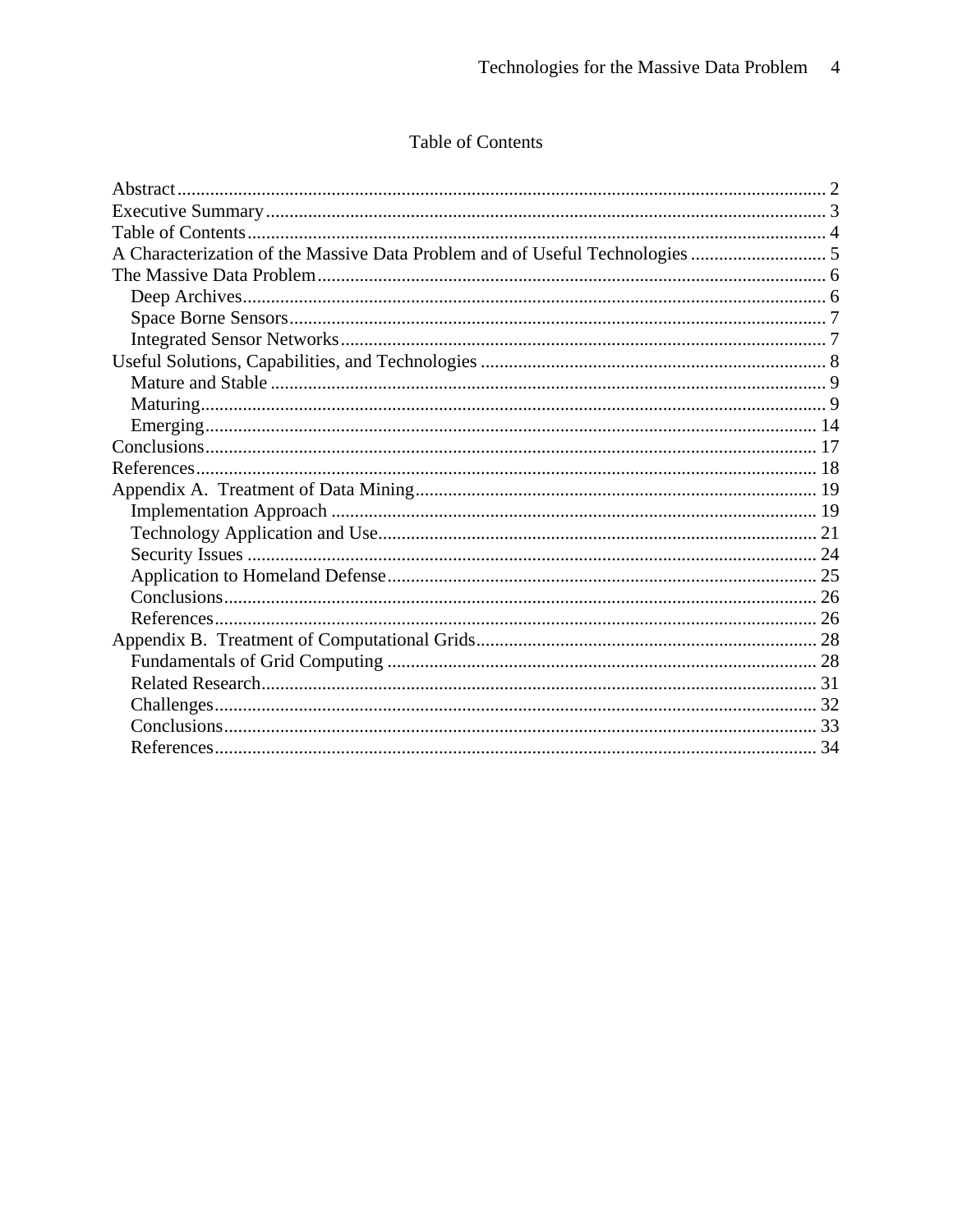A Characterization of the Massive Data Problem and of Useful Technologies

The scientific and engineering communities exercise applications that execute on sets of data for the purpose of discerning answers to our most challenging problems. The datasets are frequently formed over extended periods of time (e.g. historical records), from sensors that respond with incredible frequency (e.g. real-time flight instrumentation or integrated sensor networks), from sensors that have tremendously broad bandwidth (e.g. spacecraft), or a combination of all three. As the magnitude of the problem has shifted *megabytes* to *petabytes*, it has been termed *massive data*. Further technological maturity is critical to our efforts at exploiting, to the greatest extent possible, the information, knowledge, and intelligence hidden within these massive data sets.

The purpose of this paper is to provide a brief treatment of the technologies germane to the massive data problem. It begins with an introduction to massive data for the purpose of providing the reader with an understanding of the scope of the problem at hand. The following section provides a discussion of the technologies that are useful in mitigating the massive data problem. These technologies are apportioned into three meaningful categories being a) *mature and stable*, b) *maturing*, and c) *emerging*. Within each category, a brief set of relevant technologies is discussed in turn. The discussion of mature technologies will touch on database management systems, distributed computing architectures, peer-to-peer architectures, and data warehousing solutions. The section on maturing technologies addresses metadata solutions, data mining solutions, and service oriented architectures. The emerging technologies covered focus on computational grids and data grids. Two appendixes provide detailed treatments of technology that were omitted from the principal body of this paper.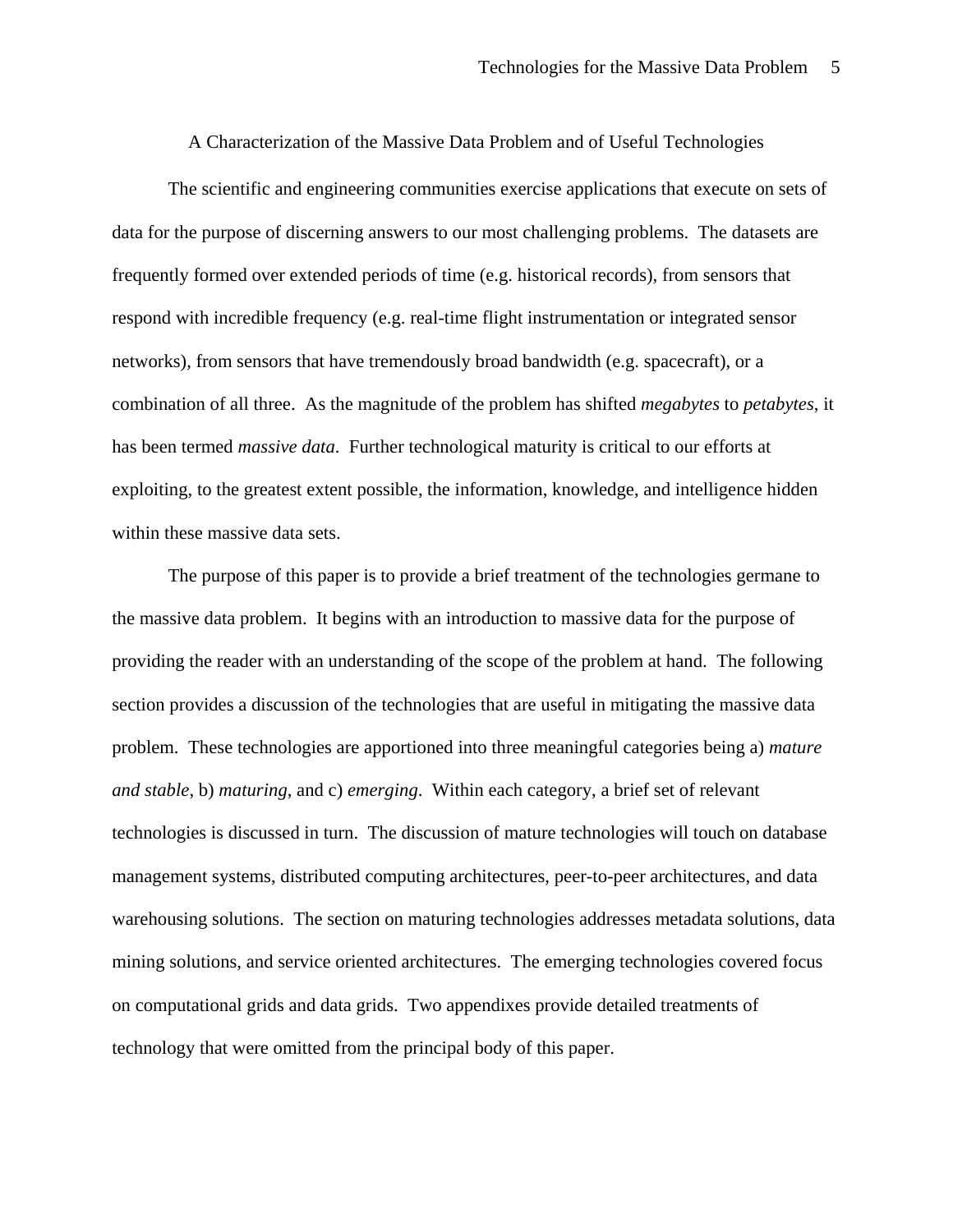# The Massive Data Problem

Data, information, and knowledge are often critical to successful business operations. To varying degrees, and at varying stages in their processes, businesses both produce and consume these artifacts. Information technology systems of a business process both constrain and define its capacity to exploit these artifacts over time. Often, even with state of the art technology and expansive budgets, businesses find themselves unable to effectively store, manage, and process all available data – together with information and knowledge – and either actively or passively they must allow the excess to perish.

Each instantiation within each business domain has differing capacity to deal with data which ranges from *gigabytes* (10<sup>9</sup> bytes of data) to *terabytes* (10<sup>12</sup> bytes of data) to *petabytes*  $(10^{15}$  bytes of data). It is this largest scale of data problem that is generally acknowledged as *massive data*.

Massive data is produced from three classes of sources: a) deep archives, b) wideband data collectors such as those employed in space borne sensors, and c) integrated networks of disparate sensors. Each of these is addressed in turn though, with consideration to required brevity, a thorough treatment will be omitted. Interested readers are referred to the cited references for a more complete appreciation of the material.

#### *Deep Archives*

The data management challenges of the telecommunications industry are characterized by the vast number of discreet call records that must be maintained for years. Though each individual record is relatively small in size, the number of calls placed is tremendous and their aggregate growth over time approaches the petabyte-scale.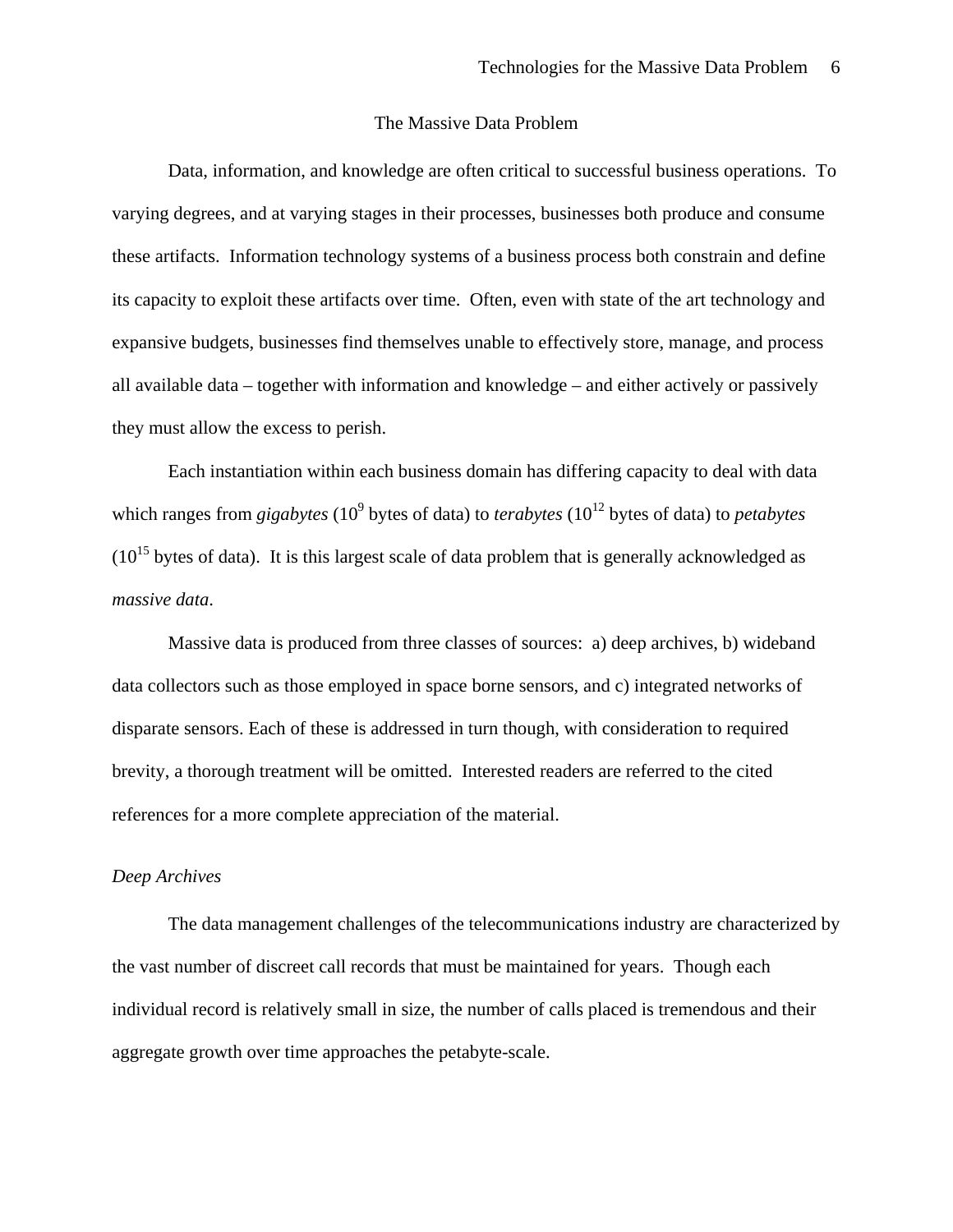A recent addition to this class of massive data problems is that of network trace data. Auditing and logging of transactions occurring on the network, coupled with traffic and utilization information collected as a function of the network management function, is astounding. Garofalakis and Rastogi (2001), citing work by Fraleigh, Moon, Doit, Lyles, and Tobagi (2000), report that each day the Sprint IP backbone generates 600 gigabytes of packet trace data for traffic management. Though not all of this data must be persisted for extended timeframes, that which is necessary for security accounting must be.

#### *Space Borne Sensors*

The capacity (e.g. bandwidth) of space borne collectors is immense. The Earth Observation Satellites are purported to generate 918 gigabyte of data for ingest into the Information Power Grid that is now being developed for the National Aeronautical and Space Administration (Nicholls, 2001). Gad and Calton (1999) assert that satellites account for the greatest quantities of data being produced in support of atmospheric studies. For example, a space borne synthetic aperture radar produces a file as large as 121 megabyte for each image covering a 2500 square-meter area. As it is necessary to capture much larger areas, and images each area must be refreshed repeatedly, the aggregate data requirements grow massive rapidly.

#### *Integrated Sensor Networks*

Seldom can a single sensor provide a comprehensive set of data capable of satisfying all needs. It is common to aggregate data produced from multiple sensors to produce a more complete model of the target environment. Such is the case with the Virtual National Air Space Simulation Environment depicted in Figure 1. This project will integrate data from existing performance models, environmental data, and live data feeds from the aircraft (e.g. throttle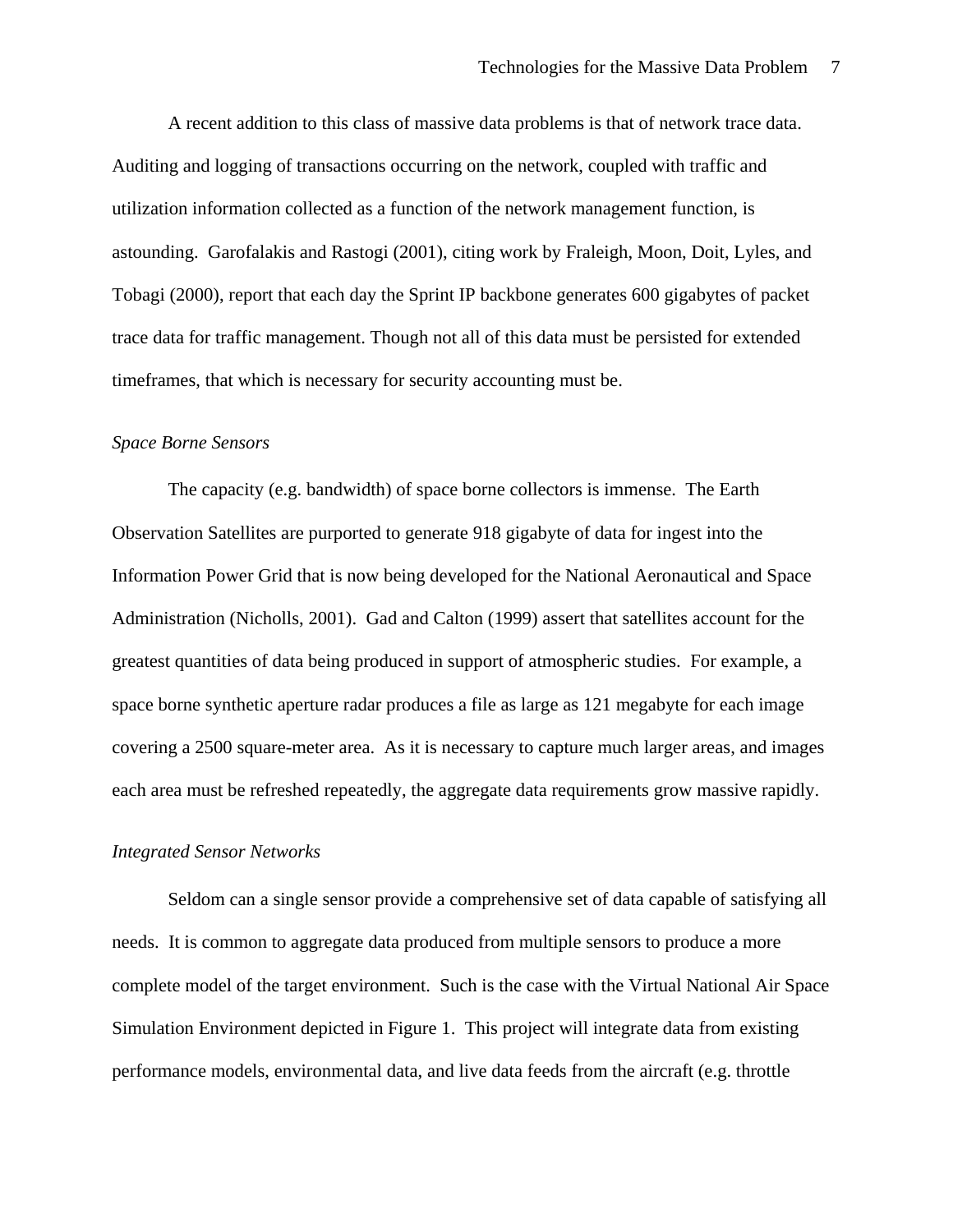settings, elevation data, etc.) to synthesize a complete model of the operational airspace above the Nation (Johnston, 2002). Though the demands of each sensor, taken individually, are not remarkable, aggregating together sensor data from the nearly 22,000 flights a day (each with its own sensors) will result in massive data.



**Figure 1. Example of a multi-sensor environment (Johnston, 2002, p. 1088)** 

#### Useful Solutions, Capabilities, and Technologies

The scientific, engineering, and business communities of today are hindered in their ability to fully exploit the data captured by the sensors and collection systems (i.e. network status reporting applications) of today. Still yet, there is a drive to deploy even more capable sensors – to generate a far greater quantity of data having significantly higher fidelity (e.g. sample rate, bandwidth, etc.). In the absence of a proportional increase in the capabilities of the information management and processing systems, any increase in the data production capabilities will result in a more diminished ability to exploit that new data.

Researchers in both the public and private sectors have been working to produce viable solutions, capabilities, and technologies that will increase our ability to cultivate data – to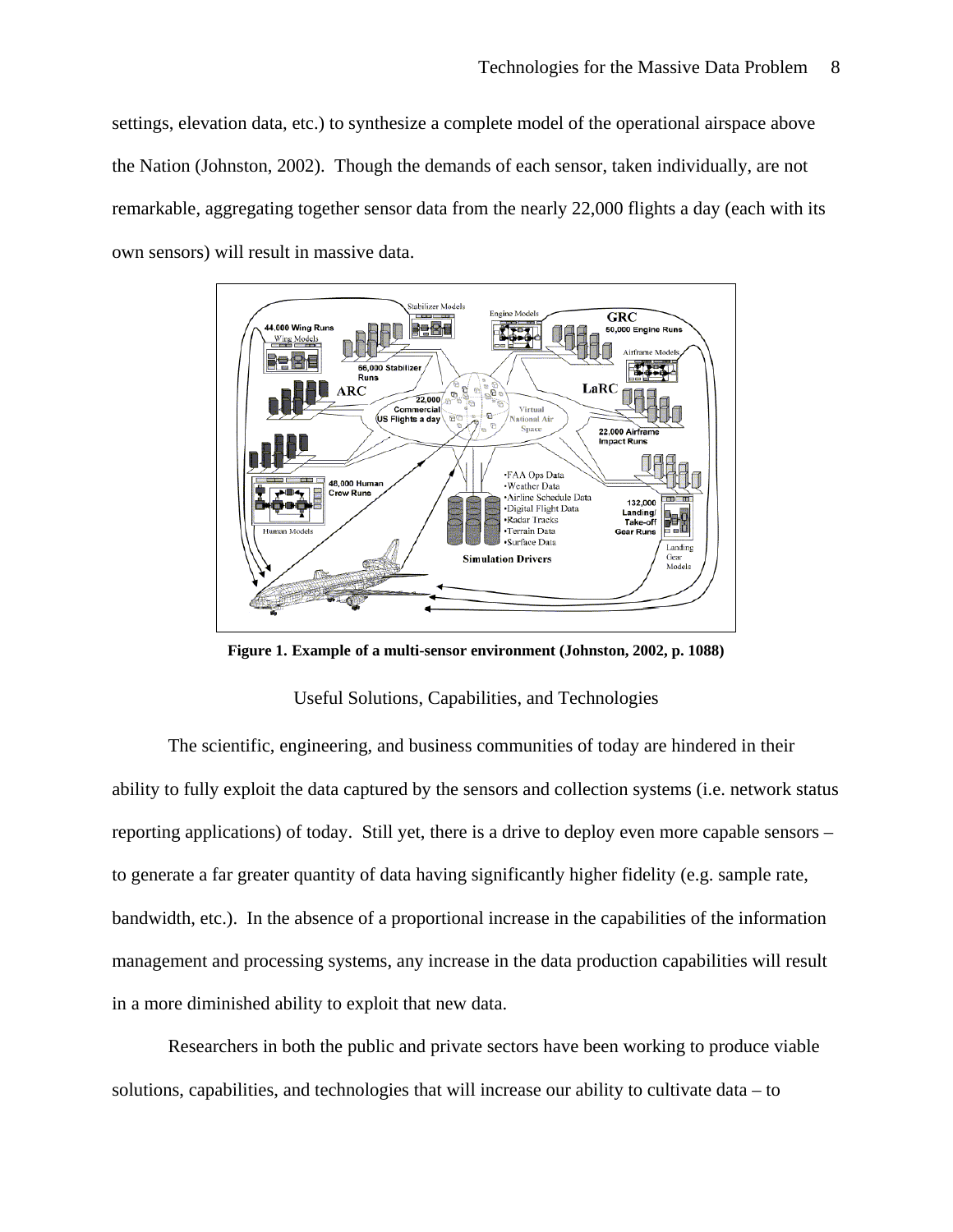consider data in a more complete context thereby gleaning more information and knowledge from it. The following paragraphs in this section address a subset of the technologies that are believed to have significance to the massive data problem. The technologies addressed are binned to emphasize their respective level of maturity: a) mature and stable, b) maturing, and c) emerging. The listings of technologies within each bin are neither comprehensive nor concrete – the assignment process was purely subjective and represents this authors attempt to partition the products in a meaningful fashion to support the continued discussion on massive data.

#### *Mature and Stable*

The technologies identified as mature or stable are have been available commercially for many years. There are formal standards or, at a minimum, accepted practices that are generally accepted by the user communities. This is not to imply that each enjoys a static and singular set of interface specifications or protocols. Vendors continue to strive for market share by providing value-added capabilities that often necessitate deviation from standards. As these technologies are so prevalent in the information management solutions of today, interested readers are encouraged to reference vendor's product literature and the abundance of information available in press only. The technologies identified as mature and stable include a) database management systems, b) distributed computing architectures, c) peer-to-peer architectures, and d) data warehousing solutions.

#### *Maturing*

Technologies of this class are less well defined than those previous mentioned. While there are a number of solutions that might be commercially available, there remains only rudimentary progress on resolving on appropriate standards. Those interested in a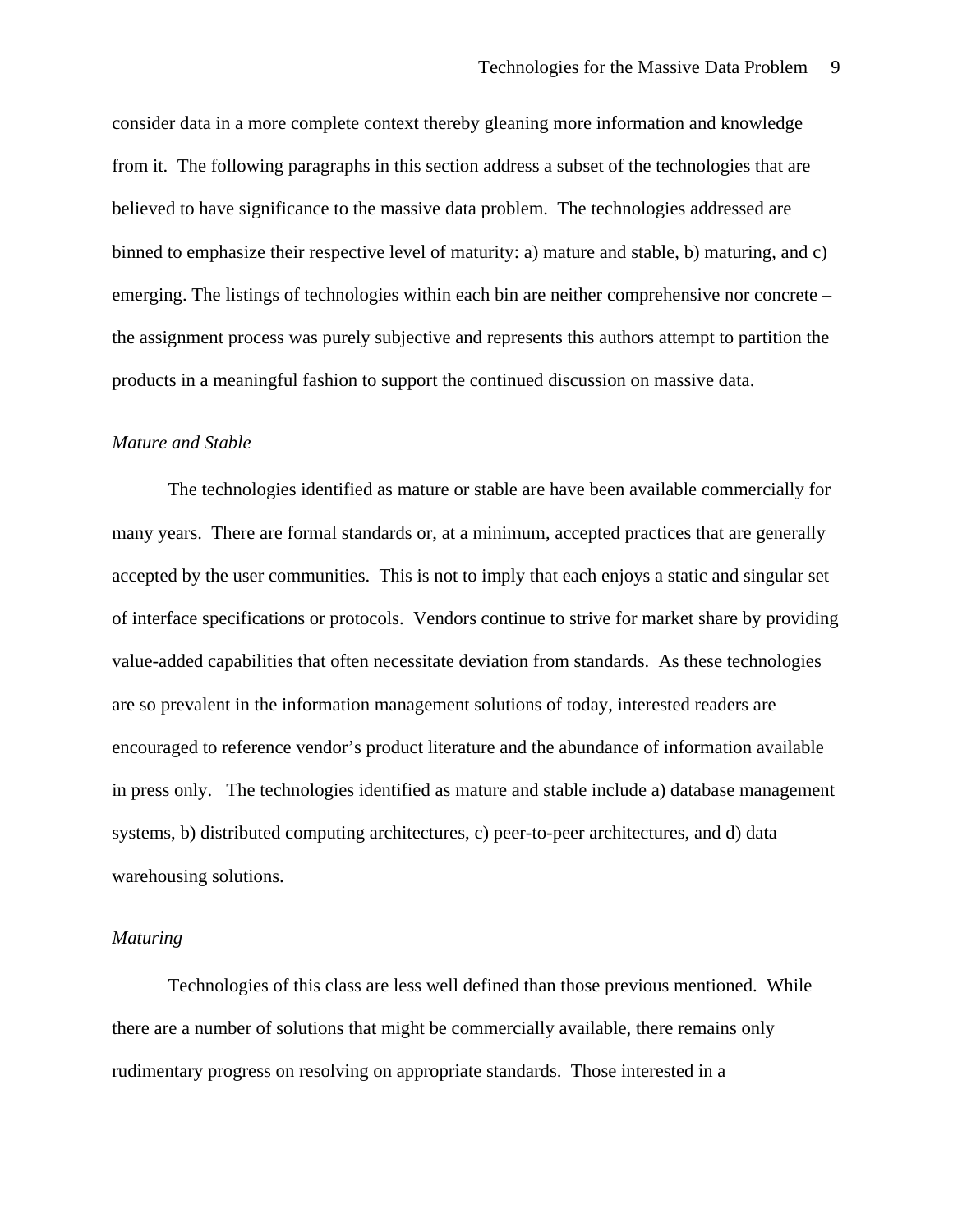comprehensive treatment of these technologies will likely find themselves somewhat frustrated over the lack of agreement on the topic by the most prolific authors on the technologies. The technologies identified as *maturing* are a) metadata solutions, b) data mining solutions, and c) service oriented architectures. A brief discussion of each is provided.

*Metadata solutions*. *Metadata* – data about data – has existed nearly from the moment that data was first recorded though systemic solutions that employ metadata to solve data management problems are not widely employed (Jeffery, 1998). Quite possibly the widest known successful example of a metadata solution is that of the card catalog systems used by the libraries. Each card within the system contains a reduced set of data about the target artifact.

As automated information systems have taken on the demands of greater quantities of data, there has not been a proportional increase in the sophistication of the systems to manage that data. For even large quantities of data, it has been possible to manage data directly. However, as the quantities of data managed within integrated information systems increase rapidly, the limits of our ability to manage it are beginning to become evident. New strategies with more capability are needed to more completely manage the massive datasets and to more fully harvest the information and knowledge from it.

Jeffery (1998) suggests that a comprehensive metadata solution should address three different types of metadata: a) *schema metadata* that is concerned with the implementation details of the host database or other persistence construct, b) *navigational metadata* that provides information regarding the location and retrieval particulars of data such as the file location or database address, and c) *associative metadata* that provides additional information such as context, dictionaries, security, and content rating. Other authors on the subject have selected other meaningful strategies to partitioning metadata.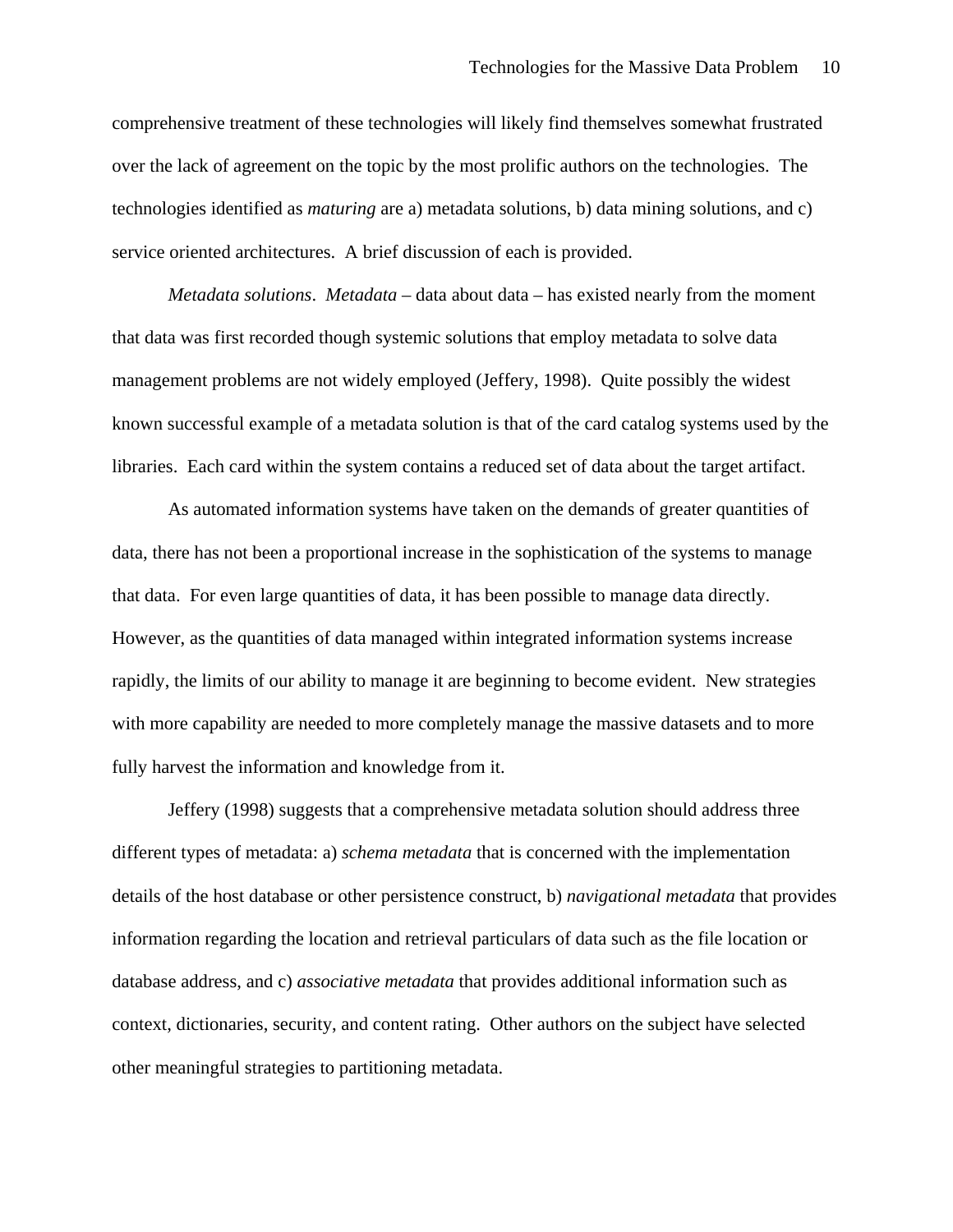Pfister (2002) has described the use of a *metadata clearinghouse* to provide a means of providing user-driven access to the massive data of the Earth Observation Data Distribution System (EODIS) system. The approach allows the user to navigate through the data via metadata based queries similar to those prototyped at the University of Maryland Human-Computer Interaction Laboratory. As standards are more formalized, such approaches are likely to emerge as viable strategies for the management of massive data.

*Data mining solutions*. The term *data mining* has practical meaning to the generalist and specialist alike. To the generalist, the term refers to any number of techniques by which he is able to examine data – generally located in some form of database $(s)$  – to gain awareness of hidden facts, obscure details, or possibly previously unknown relationships existing in varied data sets. To some, a series of searches on the internet satisfies their definition of the term. To the specialist, data mining connotes a far more discrete set of activities including sophisticated algorithms executed against data sets persisted in specialized data structures prepared for the specific activity. The objectives of the generalist and specialist are quite similar though the processes and technologies employed differ dramatically.

Database management system providers have suggested that data mining can be accomplished effectively on the source data systems without the need to build dedicated systems and without needing conformed copies of data. Figure 2 represents an illustration of the relative maturity of DBMS-enabled data mining as a technology (Strange & Friedman, 2003). That work suggests this approach to data mining is from two to five years until it reaches productivity. This author remains confident that it is unlikely that DBMS-enabled data mining will be effective in complex data environments requiring extensive data transformation and translation. It is possible that approach will be successful in mining cogent datasets that already exist in single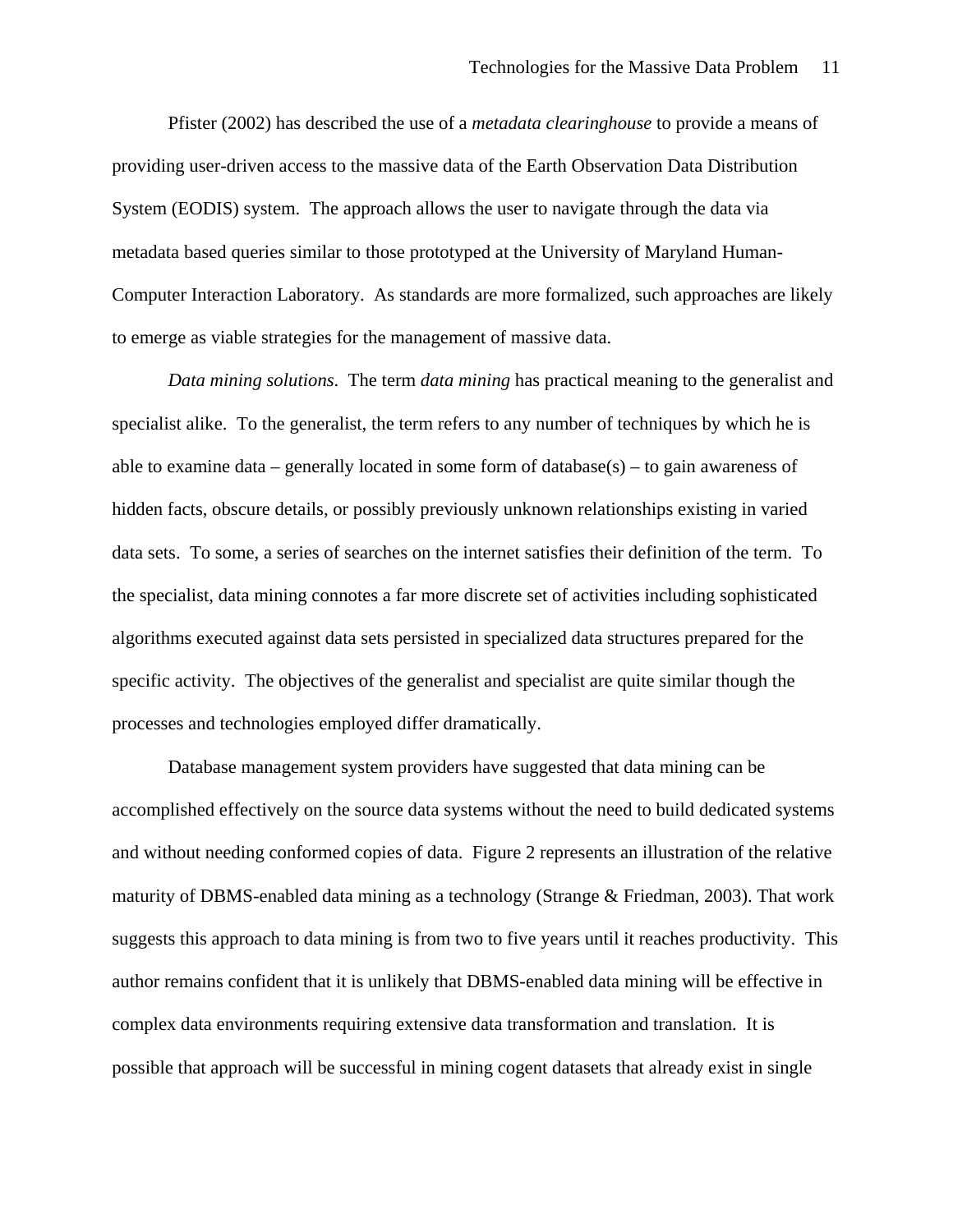databases or are easily conformed. A more complete treatment of data mining is provided in Appendix A.



**Figure 2. Hype cycle for data warehousing .** 

*Service oriented architectures*. A functional definition of a *service oriented architecture* (SOA) is provided by He (2003, p. 2) when he states that a "SOA is an architectural style whose goal is to achieve loose coupling among interacting software agents." The SOA ensures a separation of concerns between the services and allows for classes of services with each member of a class having a different implementation. Different implementations are designed to have desirable characteristics unique to the users needs such as quality of service.

Two identified architectural constraints of this architectural construct are that each service must a) have only a small number of simple, ubiquitous interfaces and b) support the passing of descriptive messages based on a limited vocabulary. He (2003) identifies four characteristics that an architecture must exhibit to be appropriately classified as a SOA. Those are: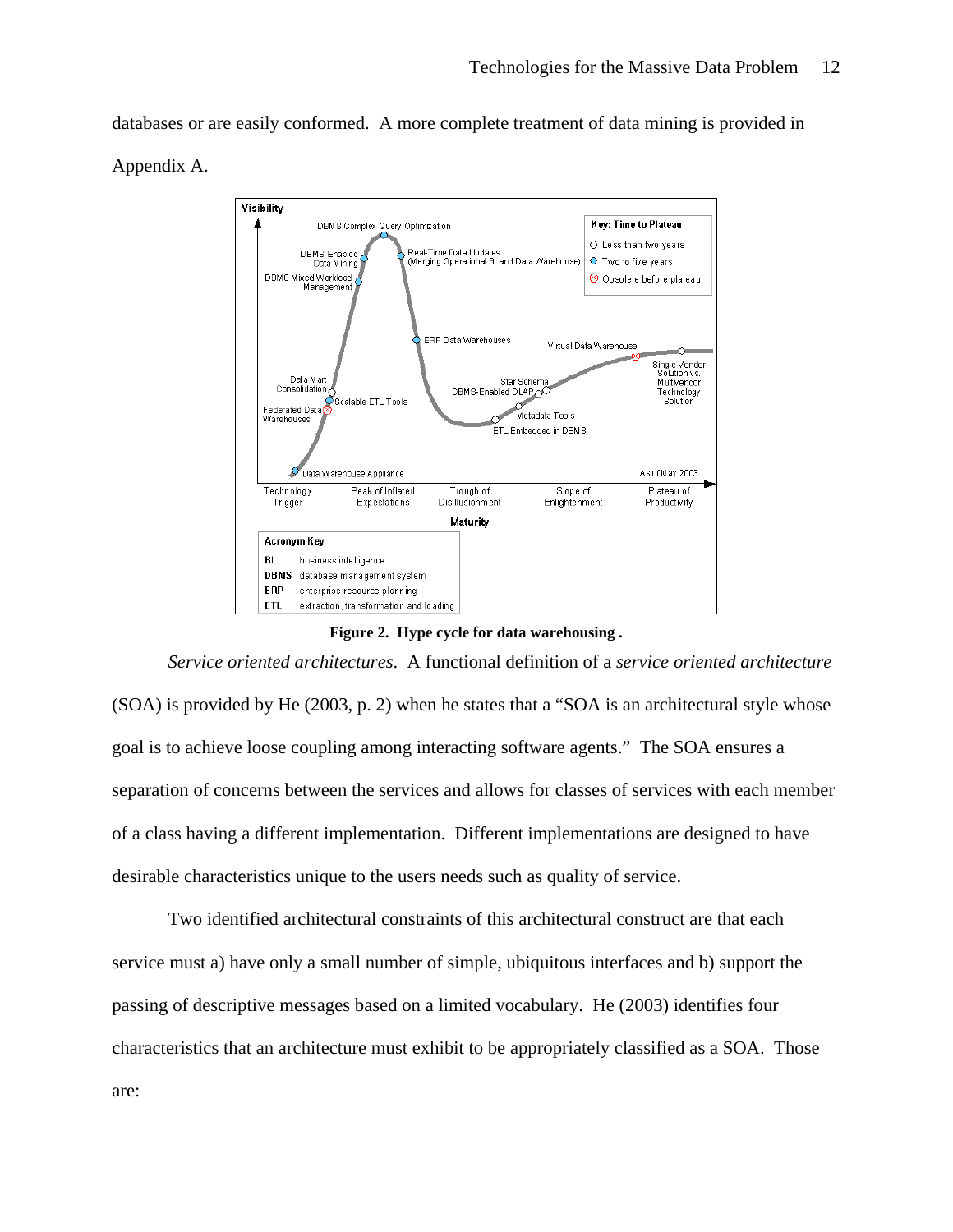1. Messages passed to and from the services must be *descriptive* and not *instructive.*  That is to say that the messages must provide details on what the service is to do and not how to do it.

2. Messages to and from a service must adhere to a generally understood format, structure, and vocabulary.

3. The messages definitions (e.g. format, structure, and vocabulary) must be extensible to accommodate releases of later versions of the services.

4. The architecture must provide a mechanism for the services to be discovered within an appropriate context.

In addition to the above enumerated characteristics, services within a SOA may be *stateless* or *stateful*. That is to say that the services may or may not persist state information from one use to the next. Also, services must handle duplicate requests in a defined manner. Services may either treat duplicate messages as unique instructions and execute them accordingly, or it may recognize the duplicates and discard them.

Realizations of the SOA construct are becoming as *web services*. Though there remains disagreement on the formalization of the SOA in general and of web services in particular, it is generally agreed that web services must a) have interfaces based on Internet protocols (e.g. HTTP, FTP, SMTP, etc.) and b) utilize XML to pass all messages. An illustration of a web services model of the SOA construct, as interpreted by Kleijnen and Raju (2003), is provided in figure 3. This model emphasizes conformance to open standards to enable the broadest possible use.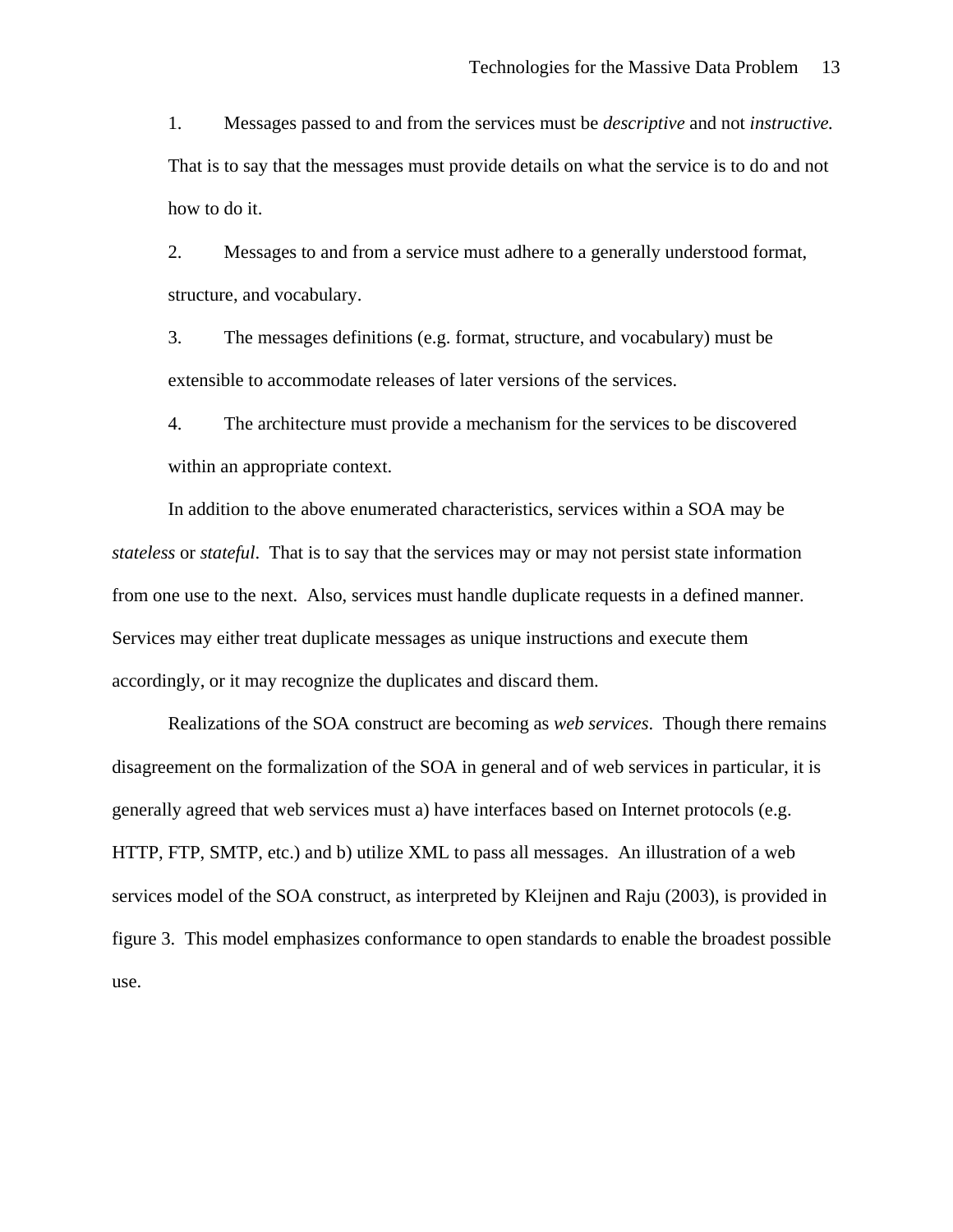

**Figure 3. Service Oriented Architecture (Derived from Kleijnen & Raju, 2003, p. 42).** 

### *Emerging*

Emerging technologies are those that have few implementations outside of the research community. Little information is found on these technologies in the press other those dedicated to the interests of researchers or of academicians. The technologies germane to the massive data that can be identified as *emerging* are a) computational grids and b) data grids. A brief discussion of each is provided.

*Computational grids. Computational grid* was first used as a term by Foster and Kesselman (1998) where they defined it as the "hardware and software infrastructure that provides dependable, consistent, pervasive, and inexpensive access to high-end computational capabilities" (p. 3). Their notion of the computational grid as an infrastructure for computing was founded on an analogy of the power grid that had provided ready access to electricity in the early years for the twentieth century. Since publishing that early influential work, the authors, together with others in the research community, have furthered the notions of the computational grid through a number of subsequent papers.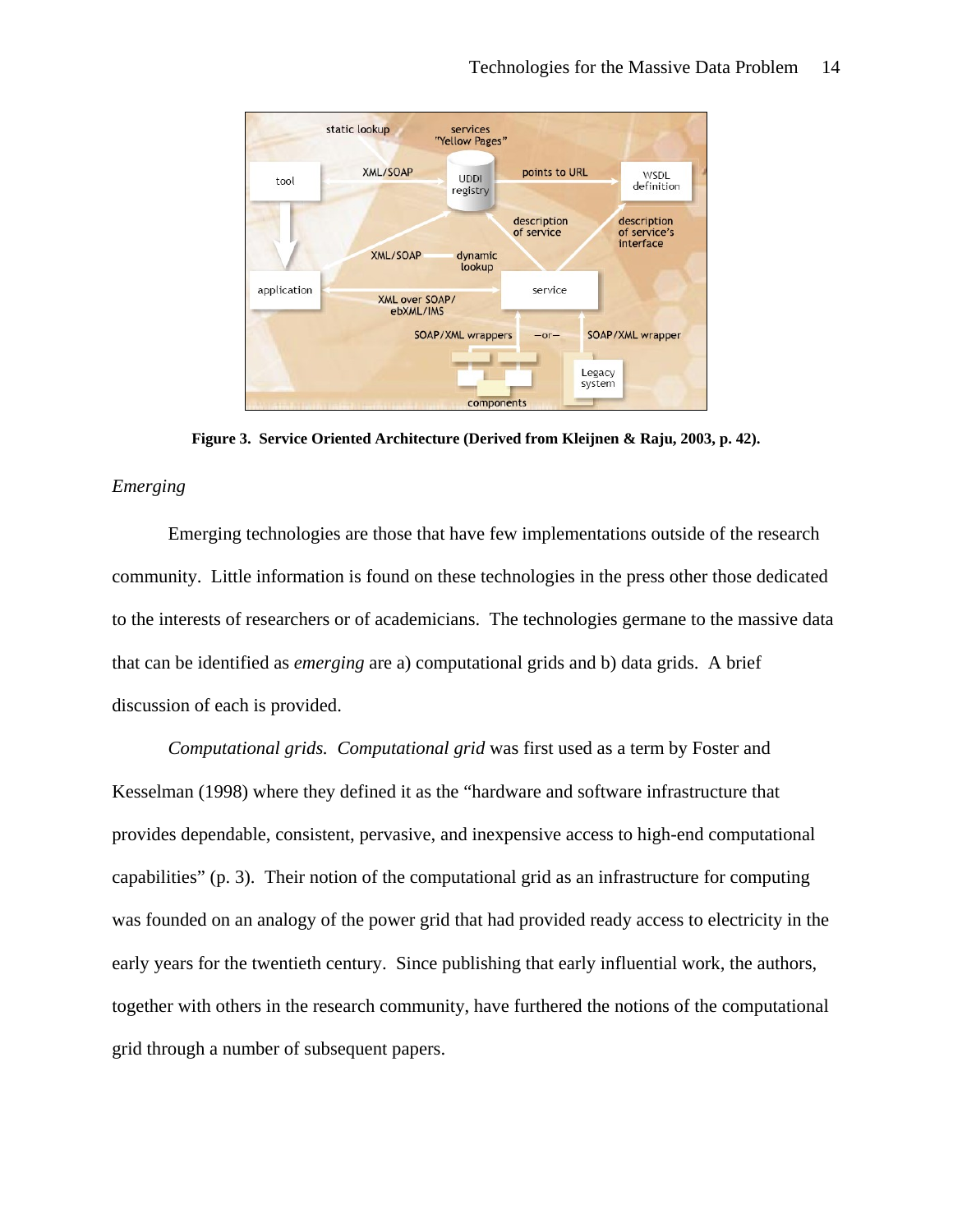Architectures for computational grids have been envisioned and have been realized through large scale functional research demonstrations. This has led to greater understanding of the viability of the concepts and has establish a new computing paradigm – *grid computing* – as being sufficiently distinct from traditional computing and having promise for practical application in the near future. A treatment of computational grids is provided in Appendix B.

*Data grids.* Though computational grids address the requirements of complex processing across a distributed environment with loosely managed resources, it does not expressly address the demands of massive data. To say that another way, the principles of grid computing are necessary but not sufficient to satisfy the massive data problems.

Chervenak, Foster, Kesselman, Salisbury, and Tuecke (2001) outlined the need for the data grid in asserting that existing data management infrastructures are inadequate for the demands of certain analytical domains. Specifically cited in that work are efforts in global climate change, high energy physics, and computational genomics which each having data volumes measured in terabytes and are soon expected to increase to the petabyte range.

The data grid, extending the notions of the computational grid, is based on a service oriented architecture. The distinguishing services of the data grid are *storage system services* and the *metadata services* (figure 4). The storage system services provide a layer of abstraction to hide the implementation details of the physical storage constructs used which may include flat files, databases, or any other for of persistence. The abstraction will facilitate persistence of data and access to it through a consistent set of interfaces. The metadata services will provide a robust and fault tolerant infrastructure in a hierarchical and distributed structure similar to that provided by the *lightweight directory access protocol* (LDAP). This will provide data locating and access across the data grid and in support of computational grid functions.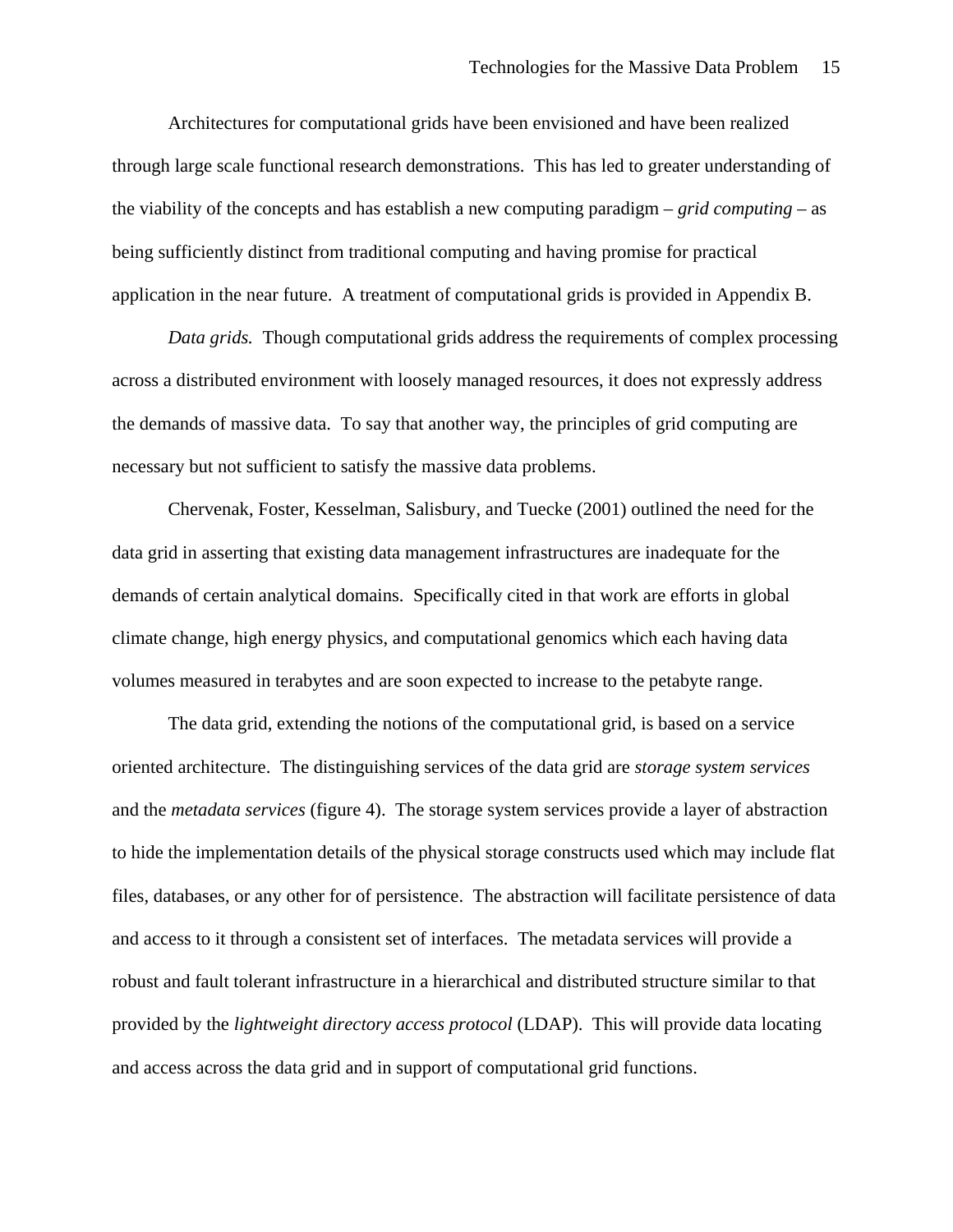

**Figure 4. Major components and structure of the data grid architecture.**

There are four characteristics that are considered necessary that support the

geographically disperse, heterogeneous, multi-institutional environment that distinguishes the data grid.

1. *Mechanism neutrality.* The data grid services must provide sufficient abstraction from the underlying physical resources that persist and access the data.

2. *Policy neutrality*. The underlying resources must support access and other performance policies as necessary by the higher-level services.

3. *Capability with computational grid resources*. The data grid is envisioned to coexist with the computational grid. Physical resources are expected to support computational processes together with data process as appropriate. The parallel constructs must support common interfaces to interoperate.

4. *Uniformity of information infrastructure*. Uniform and convenient access to information about resource structure and state will facilitate adaptation of the system to runtime constraints. A common data model and interface to access the metadata, replica,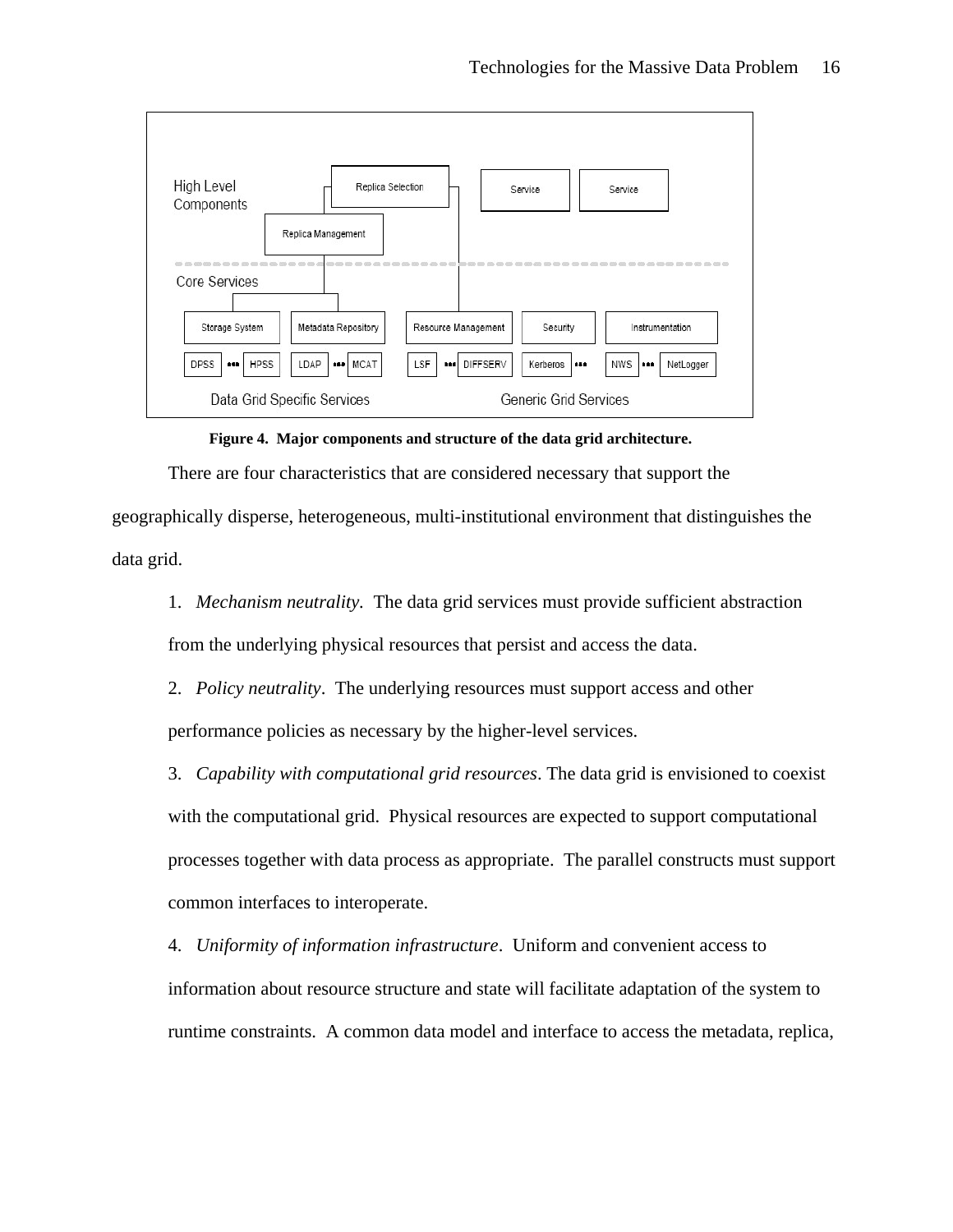and instance catalogs should be used form the data grid and the underlying information infrastructure.

Research activities on the data grid have drawn much attention in the past couple of years. In 2002 the National Science Foundation sponsored the creation of the International Virtual Data Grid (Jay, 2002) and NASA continues to pursue the utility of the model as a solution to the massive data problem (Johnston, 2002).

#### **Conclusions**

As technology that supports distributed computing continues to mature, and as computational power increases, the scientific and engineering communities continue to press the envelope of what is possible. Virtual organizations comprised of members from geographically dispersed facilities reach for datasets that have a depth and breadth that seems limitless – the massive data problem. Such is the magnitude of the massive data problem that the storage, management, and access strategies of today are incapable of satisfying the needs of tomorrow.

Through leveraging the best of the capabilities that are already mature and fostering development on less mature technologies, the research community is nearing a breakthrough that will likely satisfy the need for data of the engineering and scientific communities for years to come. Central to overcoming the massive data problem is the further development of computation grids and data grids. Absent these capabilities, few other technologies hold promise to satisfy the seemingly insatiable appetite for data that has become characteristic of the scientific and engineering applications and those who exercise them.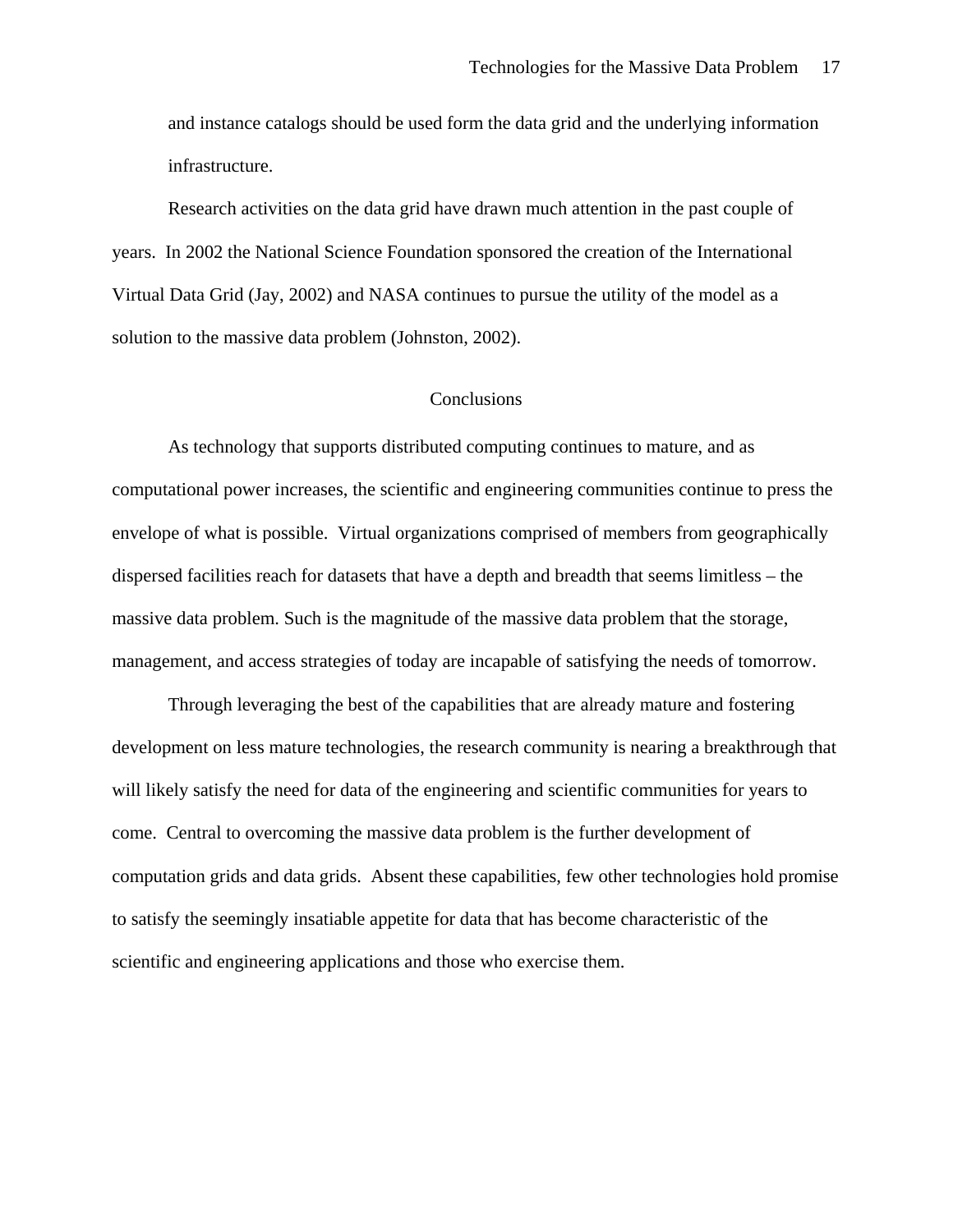# References

Chervenak, A., Foster, I., Kesselman, C., Salisbury, C., & Tuecke, S. (2001). *The Data Grid: Towards an architecture for the distributed management and analysis of large scientific datasets*. Retrieved on November 20, 2003 from http://www.globus.org/documentation/incoming/JNCApaper.pdf.

Foster, I. & Kesselman, C. (Eds.) (1998). *The grid: Blueprint for a new computing infrastructure*. San Francisco, CA: Morgan Kaufmann Publishing.

Gad, L. & Calton, P. (September, 1999). Statistical, physical, and computational aspects of massive data analysis and assimilation in atoms. *Journal of computational and graphical statistics,* 8 (3), 16 – 19.

Fraleigh, C., Moon, S., Doit, C., Lyles, B., & Tobagi, F. (October, 2000). *Architecture of a passive monitoring system for backbone IP networks*. Technical report TR00-ATL-101-801, Sprint Advanced Technologies Laboratorie.

Garofalakis, M. & Rastogi, R. (May, 2001). Data mining meets network management: The NEMESIS project. *ACM SIGMOD International Workshop on Research Issues in Data Mining and Knowledge Discovery.* 

He, H. (September, 2003). *What is service-oriented architecture?* Retrieved on November 22, 2003 from http://webservices.xml.com/lpt/a/ws/2003/09/30/soa.html.

Jeffery, K. G. (October, 1998). *Metadata: An overview and some issues.* Retrieved on November 23, 2003 from http://citeseer.nj.nec.com/jeffery98metadata.html.

Johnston, W. E. (October, 2002). Computational and data grids in large-scale science and engineering. *Future generation computer systems,* 18 (8), 1085 – 2001.

Kleinjnen, S. & Raju, S. (March, 2002). An open web services architecture. *ACM Queue,* 1 (1),  $38 - 46.$ 

Last, J. (2002). NFS funds global data grid lab. *Research technology management*, 45 (1), 6 – 7.

Nicholls, B. (December, 2001). *Meta clusters in the wild.* Byte.com, December 10 2001.

Pfister, R. (2002). *New paradigm for search and order in EODIS*. Retrieved on November 23, 2003 from http://citeseer.nj.nec.com/416003.html.

Strange, K. H. & Friedman, T. (2003, May). Hype cycle for data warehousing, 2003. *Gartner Strategic Analysis Report,* R-19-9970.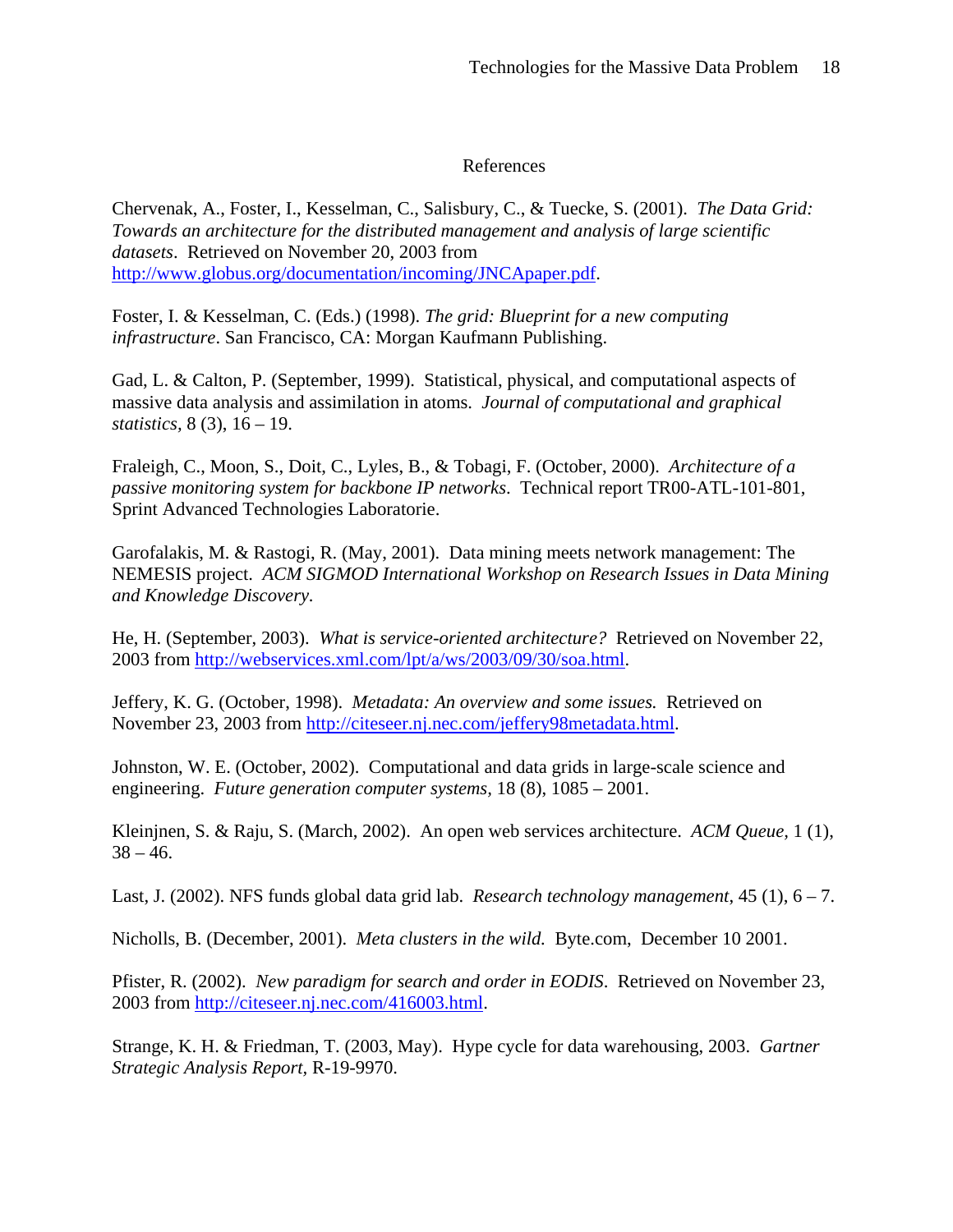#### Appendix A. Treatment of Data Mining

#### *Implementation Approach*

Mining is performed as a project with specific objectives and requirements. The likelihood of success of a mining project, as with any project, is directly related to the rigor of the process employed. Edelstein (2001) suggests seven steps common to successful data mining projects. Brief summarizations of those steps are presented in the following paragraphs.

*Define the business problem.* In order to succeed, the project participants must understand their objective as well as the criteria that will be used to measure their accomplishments. Generally, it is an objective of any data mining activity to discover previously unidentified patterns in some set of data. Beyond that understanding, the project must have a clear understanding of what type of patterns are to be searched for as well as the data – in databases, repositories, or other systems – that they will have access to. With this information, the project team can begin to link together available data to form a logical model or web that provides the breadth of understanding to satisfy the objective.

*Build data-mining database.* The project team, having composed a logical model that links together data fields from possibly many different data sources, will work to define a physical data model that can be built to house the data. Data mining relies on statistical analytic process algorithms that access tremendous quantities of data. While relational data models have proven effective for Boolean queries of simple and moderate complexity, they are largely ineffective for data mining. Other structures, such as *Star Schemas*, *Snowflake Schemas*, and *Dimensional Schemas*, provide a more appropriate structure for the mining problems. It is beyond the scope of this paper to detail these data structures. The author recommends those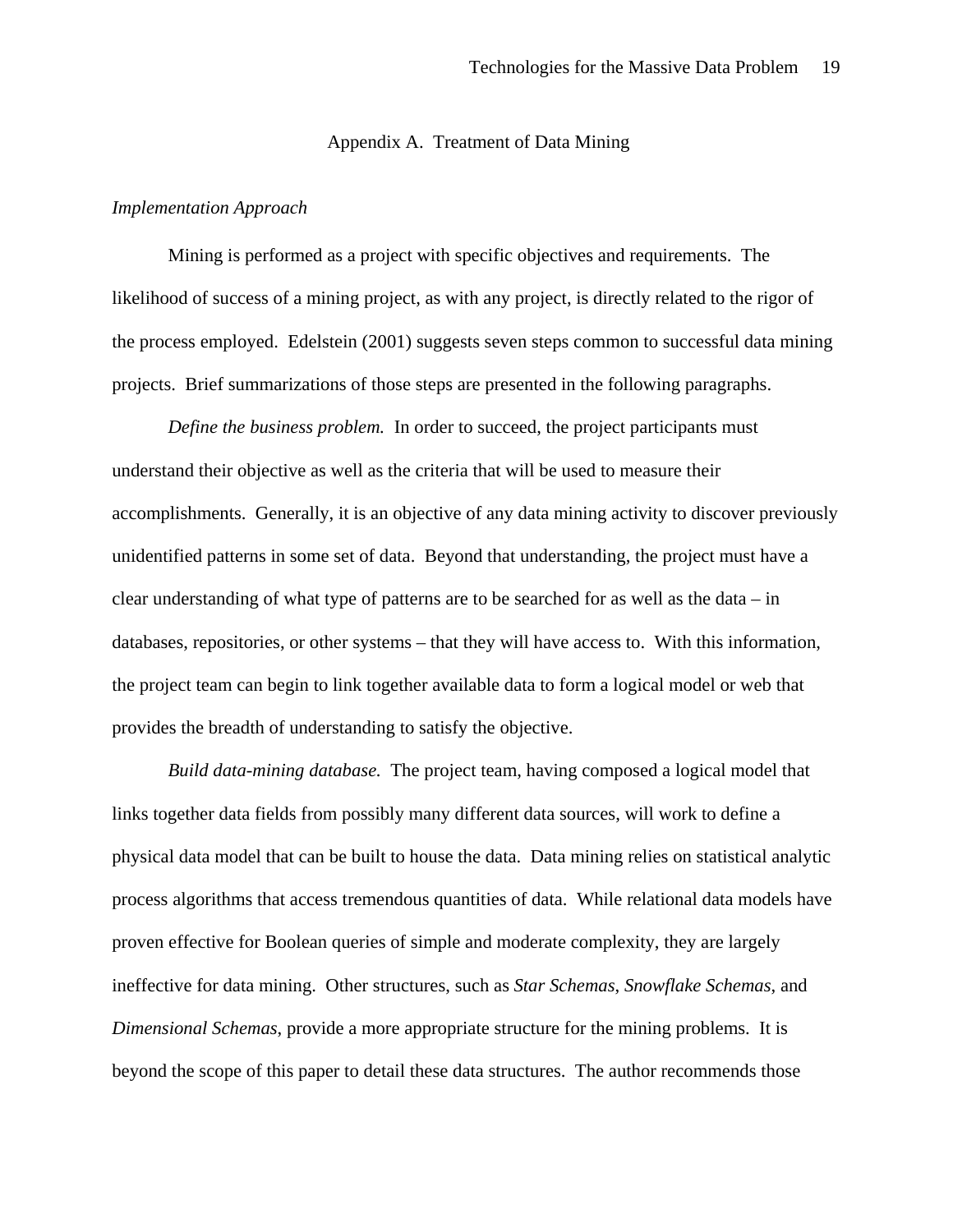interested in greater detail on the matter to published works on star schemas and snowflakes (Kimball et al., 1998). Sweiger (2002) describes the use of dimensional schemas appropriate for more specialized forms of data mining to include *clickstream analysis.* These mining structures have limited application is typical transaction processing environments where relational models are so effective based on their highly de-normalized nature. *Normalization,* the design characteristic of a database to have only a single occurrence of data, is a desirable quality in a relational database that results in efficiencies in storage quantity. Data mining activities are less concerned with minimizing the storage capacity and more concerned with interrelationships of discrete datasets.

*Explore data.* Through tools and manual manipulation, the mining team and data analysts go though a process of understanding the source data in its native form. Identification of unsatisfied data needs will drive to changes in the project scope or the access limits to available data. In some instances, it may be necessary to collect new data to build bridges between existing data.

*Prepare data for modeling.* After defining the physical schema that will accommodate data from identified repositories as well as satisfy the business problem at hand, the mining team must then capture the process for ingesting the source data. While some data can be brought in as a simple copy, other data must be translated from one form to another or transformed in some other manner. For instance, data from one source may have names of states captured in the long name (e.g. Maryland), others may contain only the two letter digraph (e.g. MD), and still others may provide a zip code (e.g. 20640). To accomplish effective mining, all data must be represented consistently. This transformation is often the most complex of the mining activity.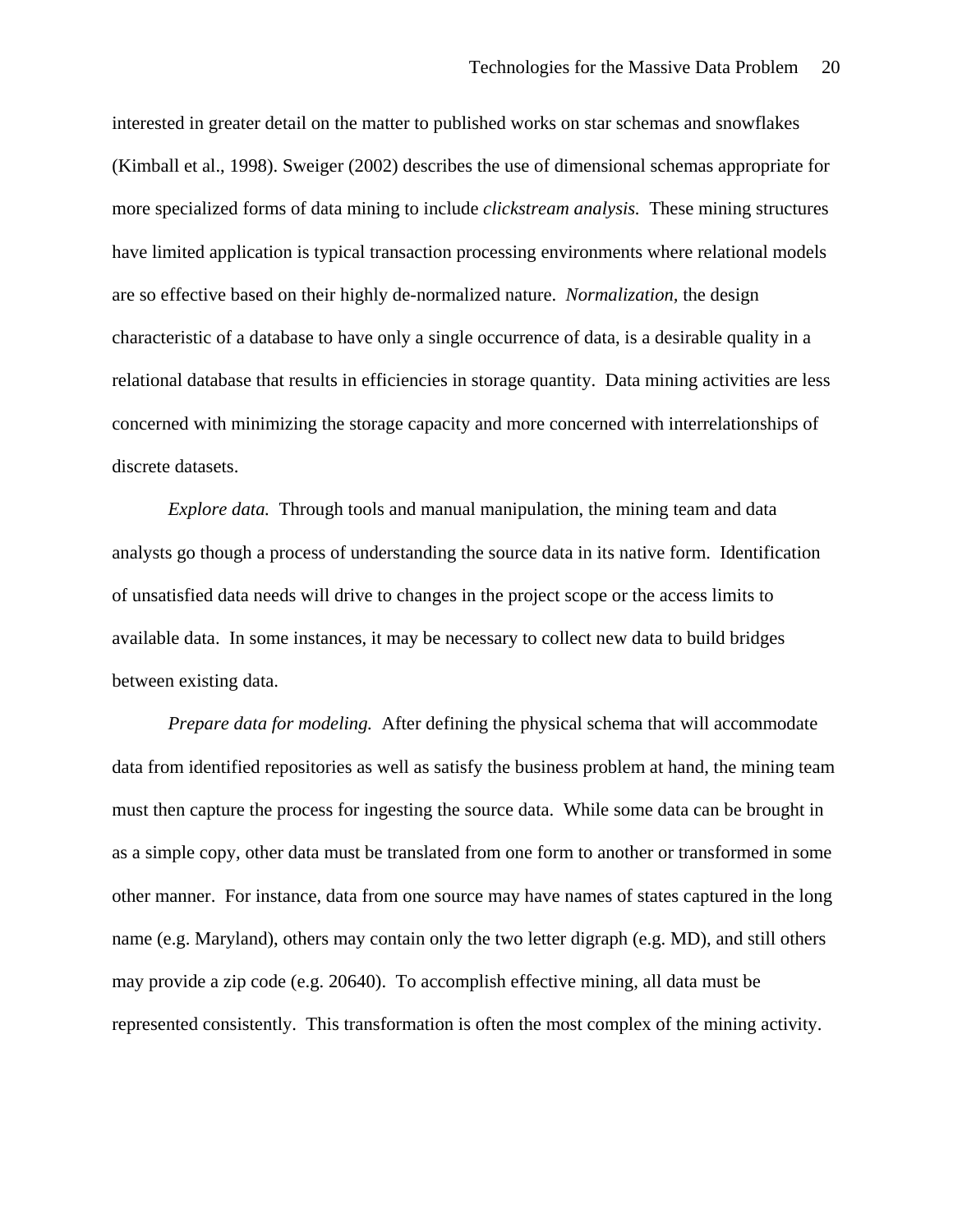*Build model.* Once the mining database is fully populated with data, data analysts and engineers work together to configure and optimize tools to discern patterns in the data. This is the true mining activity. The algorithms applied use a variety of approaches to discern patterns to include, among others, decision trees, linear regression, neural networks, Bayesian or sequential logic. A treatment of the algorithm strategies is beyond the scope of this paper though detailed works are widely available for consideration.

Building the model is an iterative process that may necessitate changes to the underlying model and changes to the datasets included. The result of the activity is a resulting dataset that represents a model of the source dataset.

*Evaluate model.* The model resulting from the application of the data mining tools, with optimized algorithms, is frequently visualized with specialized tools that may be integrated with the mining tools. Through visualization, the analysts are able to interpret the effectiveness of the algorithms and can determine if further iterations are necessary.

*Act on the results.* Mining on data is of value only if the results can benefit the organization. The results may be applied to improve processes, better target customers or business partners, or contour the organization's spending plan. It may not be possible to determine just how the results of an effective mining activity might effect an organization until after it has been completed. It is the assertion of this author that, even if an organization undertakes a mining activity for a specific purpose, they are likely to find the results will reveal other, unintended opportunities for improvement.

### *Technology Application and Use*

Data mining is a technology that can be applied to a variety of business problems in many different domains. This author asserts that data mining can be effectively applied in any data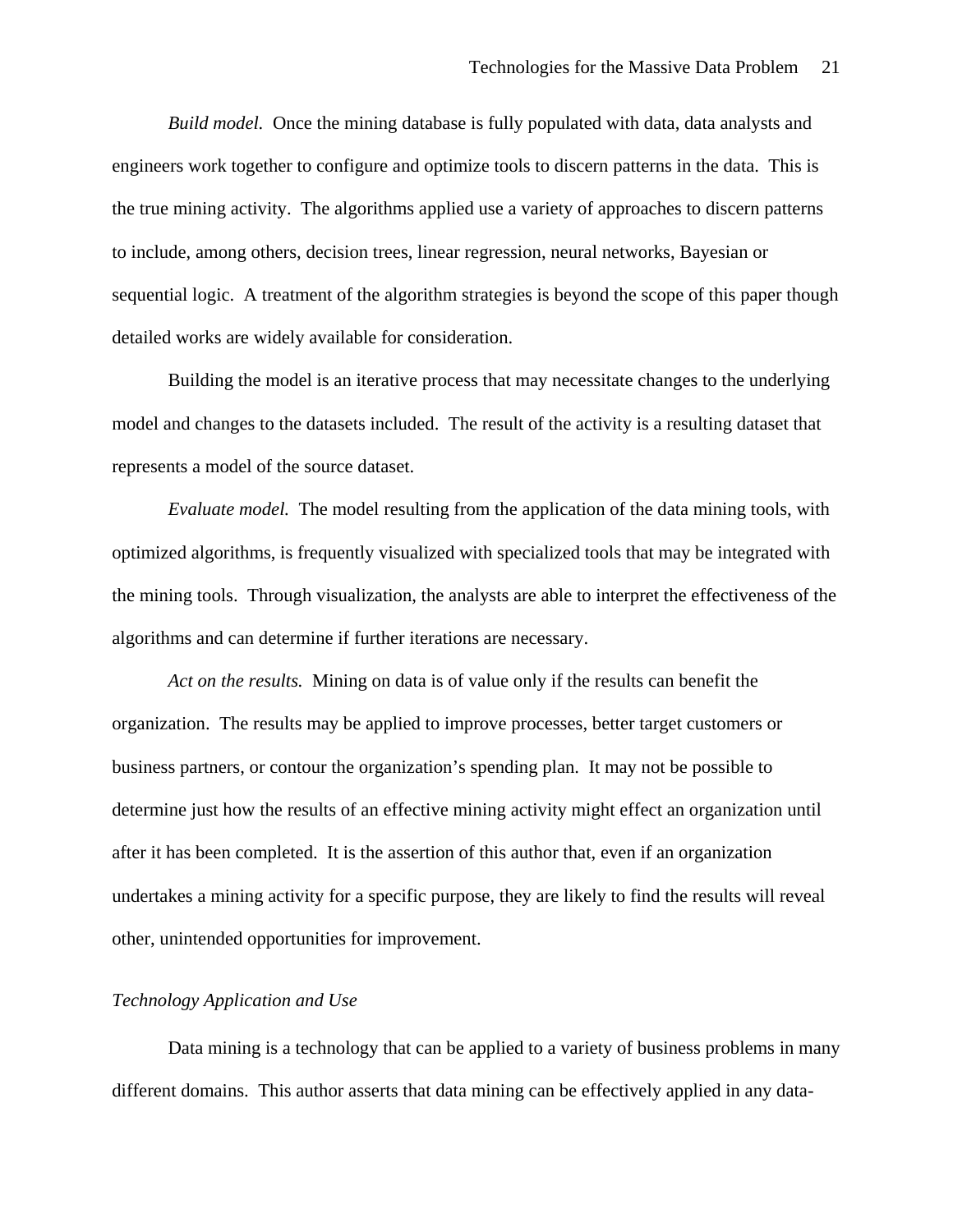intensive environment. This notion is not novel or unique. Follow are summarizations of some applications of data mining. The initial case provides a generalization of the application of data mining within the *e-Business* domain. The second case is a treatment of the *Glass Box Analysis*  environment that employs data mining technologies to address the problems facing analysts in the intelligence arena. The final case briefly describes what is arguably the most ambitious data mining activity yet conceived and, therefore, possible the most controversial – *Terrorism Information Awareness*.

*e-Business.* The evolution of e-Business has provided an ideal environment for data mining to continue to mature. In e-Business, data mining has a plethora of business problems as well as an abundance of closely related data. *Clickstream analysis,* a specialization of *Business intelligence,* is explained by Knox and Buytendijk (2001) as "the tracking and analysis of visits to Web sites." This class of data mining has demonstrated the ability to produce insightful profiles of those browsing an organizations web site by generating accurate models of the patterns of their browsing trends behavior.

The application of clickstream analysis to understand the online customers has been described by Ramachandran, Turankhia, and Sripad (2002) by what they refer to as *e-Customer Analytics.* They assert that the information captured on a single online transaction is of more value than the sale itself. This assertion is based on the implicit value of that information to allow the business to more accurately target customers.

In their article on the subject, Imhoff and Norris-Montanari (2000) identify the wide variety of data available to the clickstream analyst and characterized it as follows:

> 1. Tracking information. This includes the user's identification consisting of a client IP address or proxy server identification. The use of a proxy generally abstracts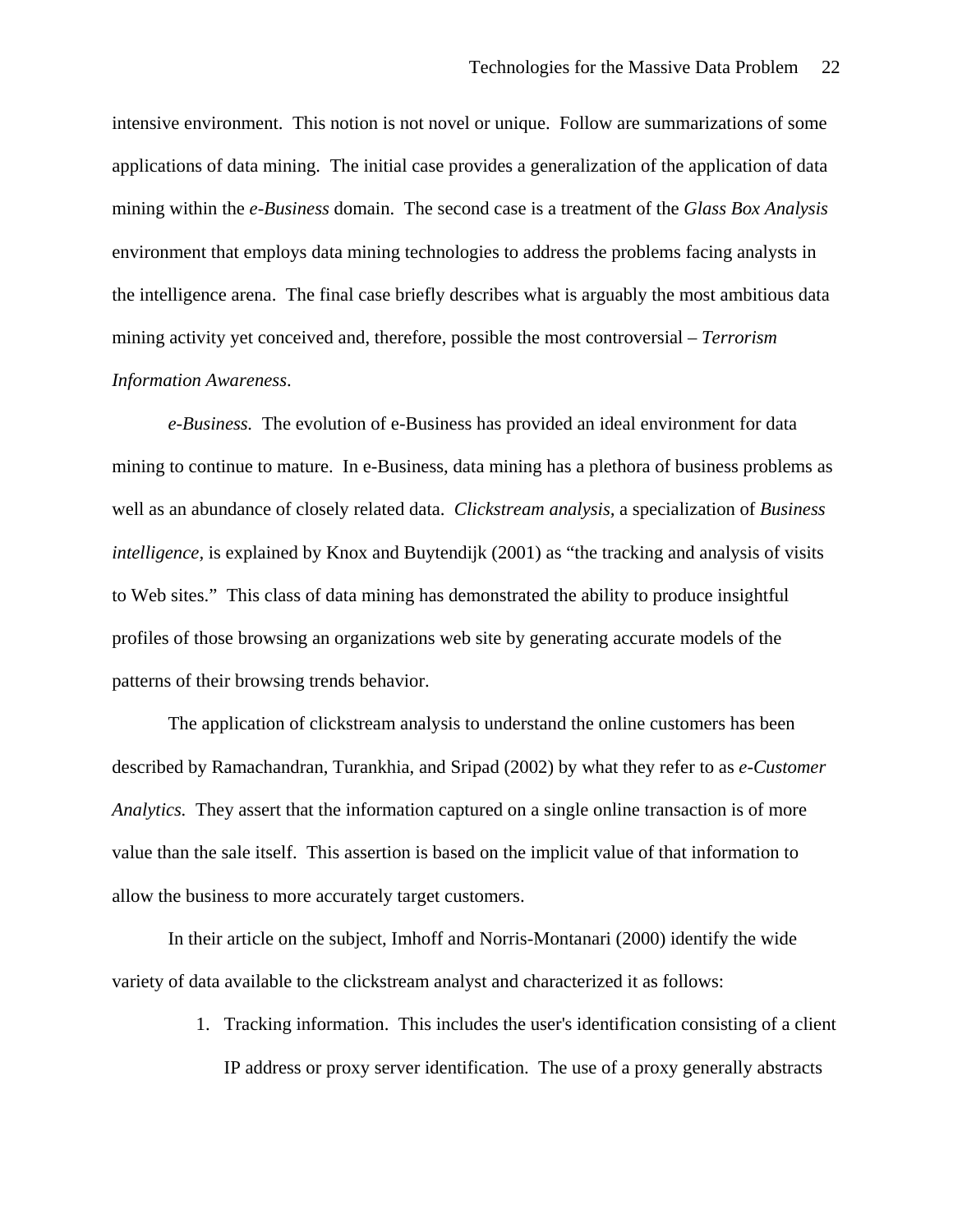the user's identity and thus provides less value to the data miner. The customer or user identity, authorized user element used when a secure log-on is required is also available. The request in the form of "GET" or "POST" and the date and time that the Web server responded to the request are also considered tracing information.

- 2. Server request information about the universal resource locator (URL). This category includes the status of request together with the number of bytes sent.
- 3. Prior site information. Included in this category are: (a) the URL, (b) the host name, (c) the path, (d) the documents requested, and lastly (e) the query string. Additionally, details of the customer's browser and client operating system are also available. Collectively, this information provides a very insightful profile of the customer.

*Glass box analysis.* The Advanced Research and Development Activity (ARDA) for Information Technology has initiated an activity to explore ways to build a knowledge base of what both intelligence analysts and consumers of national intelligence know. The project is named *Novel Intelligence from Massive Data (NIMD).* An architectural component of NIMD is the *Glass Box Analysis* (GBA) element. This element will capture and record activities that occur during the course of analysis, including the stream of analytic tasking, queries, documents examined, and reports produced. This encompasses the full range of clickstream data described in the case above and extends it with a rich set of other information to included, if possible, the analyst's hypotheses, assumptions, methods, and biases (Advanced Research and Development Activity [ARDA], 2003). While the intent of the NIMD project in general, and the GBA in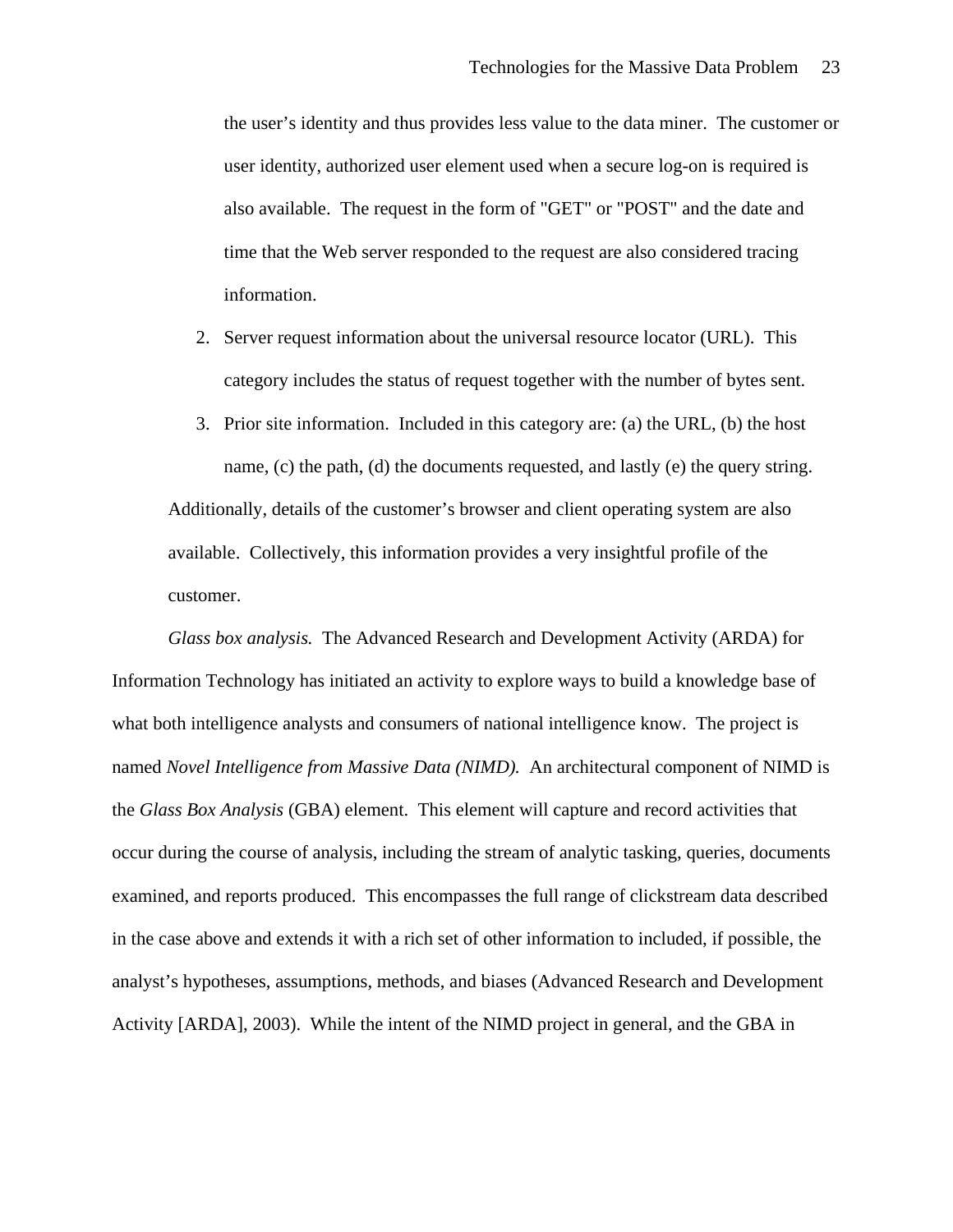particular, far exceeds even the most grandiose claims of data mining, the technology is certainly a contributing enabler.

*Terrorism information awareness.* The Terrorism Information Awareness (TIA) program is an effort undertaken by the Defense Advanced Research Projects Agency (DARPA) to develop and integrate computer technologies that will mine public and private databases to find patterns and associations suggesting terrorist activity. TIA consists of several individual activities – each exploring an enabling technology that can be applied to the problem set. The *Evidence Extraction and Lind Discovery (EELD)* activity is needed due to the inability of existing commercial data mining technologies to address the intelligence-oriented problem. A joint report to congress (2003) by the Secretary of Defense, Attorney General, and the Director of Central Intelligence asserted that data mining technologies of today are capable only of finding broadly occurring patterns and they are not effective at "following a narrow trail and building connections from initial reports of suspicious activity."

#### *Security Issues*

Many find it alarming just how much information about their time online is exposed for others to exploit. De Lotto (2001) summarized findings of a survey conducted in 2000 by Business Week and Harris Poll that 98% of polled consumers were not comfortable with their browsing habits or shopping patterns linked with their real identities. The American population is even more sensitive to the potential for their personal information to be aggregated by government agencies – even when they perceive the cause to be desirable. In reaction to concern that the program would compile personal information of citizens, Congress imposed a moratorium on the implementation of data mining under the TIA or any other similar program of the Department of Homeland Security. Congress provided a ninety day period for a joint report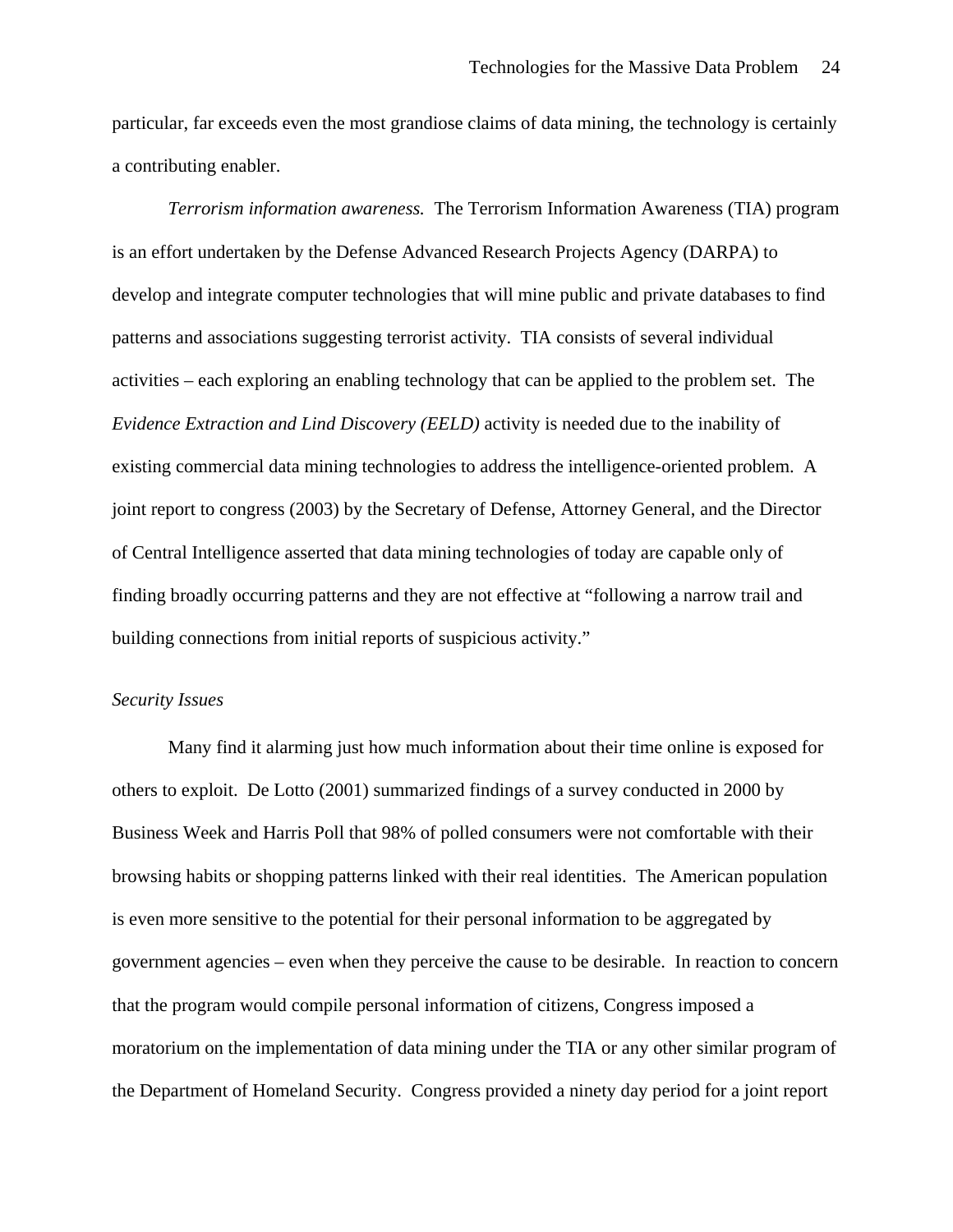by the Secretary of Defense, Attorney General, and the Director of Central Intelligence in which they were to detail the program to determine if it would be effective in the war on terrorism while not violating privacy laws or civil liberties (Coyle, 2003). The required report, dated May 20, 2003, presents three program constrains that are believed to satisfactory address both privacy and civil liberties. Those are:

- 1. Full compliance with all laws and regulations governing intelligence activities and all laws that protect the privacy and constitutional rights of U.S. persons.
- 2. Development of, as an integral part of the program, new technologies that will safeguard the privacy of U.S. persons.
- 3. Use for research and testing of either real intelligence information that the federal government has already legally obtained, or artificial information that does not implicate the privacy interests of U.S. persons.

The Electronic Privacy Information Center (EPIC), a nonprofit public-interest group that believes the TIA program could undermine civil liberties and an individual's freedoms, continues to leverage the Freedom of Information Act as a tool to gain access to documents related to TIA to contribute to awareness of the programs implications.

#### *Application to Homeland Defense*

Though the scope of implementation may be constrained due to necessary lamentations based on security, privacy, and civil liberties, data mining most certainly does have a future in the Homeland Defense domain. TIA does represent a view of a capability with the most potential to contribute to a national defense. That view continues to struggle for acceptance and continued support. This author suggests that, in the absence of another 9/11 style attack on the homeland, it is unlikely the American citizens will cede protection of privacy and civil liberties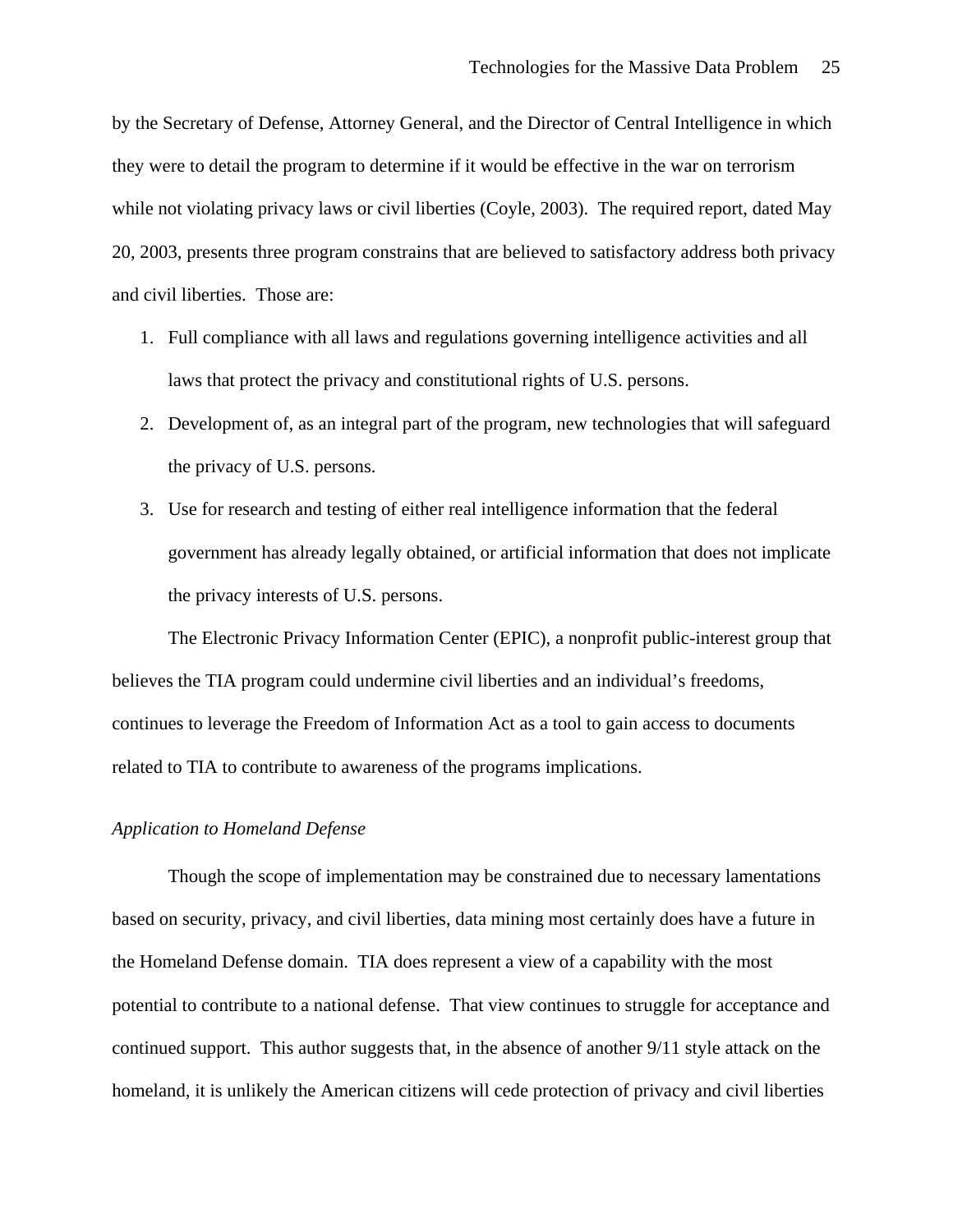to allow the operational deployment of TIA. That is not to suggest a belief that core capabilities of TIA will not mature. TIA is both a research and an integration activity. It is not the development of the technologies that EPIC and other rights advocates are resisting; it is the integration of those technologies to achieve a specific end. Individually, those technologies can benefit the Department of Homeland Defense.

#### *Conclusions*

Though concerns over security, privacy, and civil liberties are certain to continue, so too will data mining technologies continue to mature. Brick and mortar businesses and e-businesses alike will continue to capture vast quantities of data that provide the fertile environment for continued development of data mining technologies. As the nation reconciles the conflict between safety and security of its citizens and the rights of those same citizens to privacy and civil freedoms, data mining technologies remain ready to be applied to our homeland defense challenges.

#### *References*

Attorney General, Director of Central Intelligence, & Secretary of Defense (2003, May). Report to congress regarding the Terrorism Information Awareness program. Retrieved June 16, 2003 from http://www.darpa.mil/body/tia/tia\_report\_page.htm .

Advanced Research and Development Activity (n.d.). Glass Box Analysis. Retrieved from June 16, 2003 from http://www.ic-arda.org/Novel\_Intelligence/ .

Coyle, M. (2003, June). Fretting over U.S. data collection critics see a lack of privacy protection. *National Law Journal,* 25 (82), p1.

De Lotto, R. (2001, April). Clickstream: Fine to track customers; best at losing them. *Gartner Research Note,* SPA-13-2994.

Edelstein, H. A. (2001, March), Pan for gold in the clickstream. Retrieved June 16, 2003 from http://www.informationweek.com/828/prmining.htm .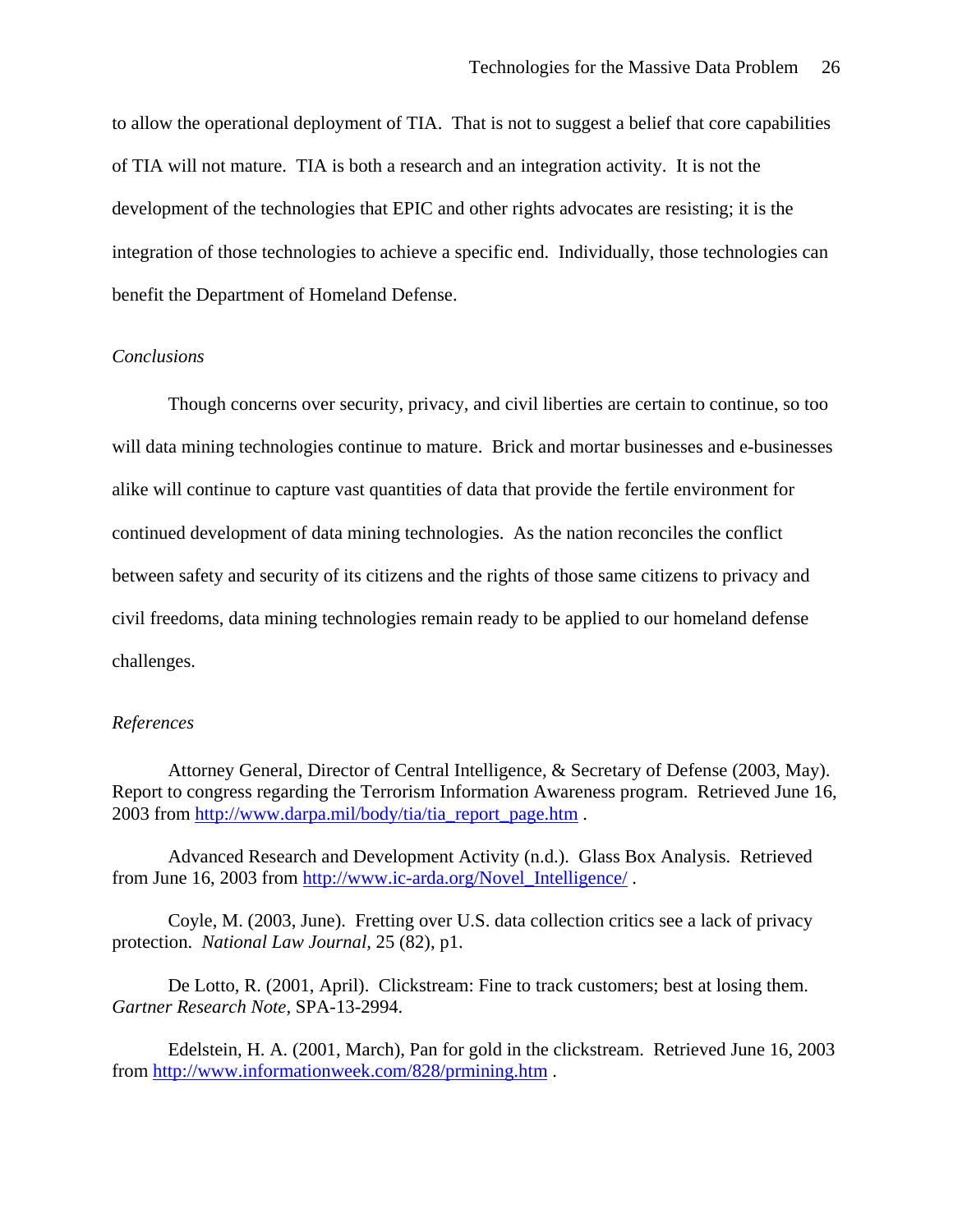Imhoff, C. & Norris-Montanari, J. (2000, August). WhoAmI.com. Retrieved June 16, 2003 from http://www.dmreview.com/editorial/dmreview/print\_action.cfm?EdID=2541 .

Knox, M. & Buytendijk (2001, April). By definition, web analytics needs explaining. *Gartner Commentary,* COM-13-3114.

Ramachandran, P. M., Turakhia, K., & Sripad, R. (2002, October). E-customer Analytics. Retrieved June 16, 2003 from http://www.dmreview.com/editorial/dmreview/print\_action.cfm?EdID=5841 .

Sweiger, M. (2002, April). Is clickstream data warehousing dead? Retrieved June 16, 2003 from http://www.dmreview.com/editorial/dmreview/print\_action.cfm?EdID=4949 .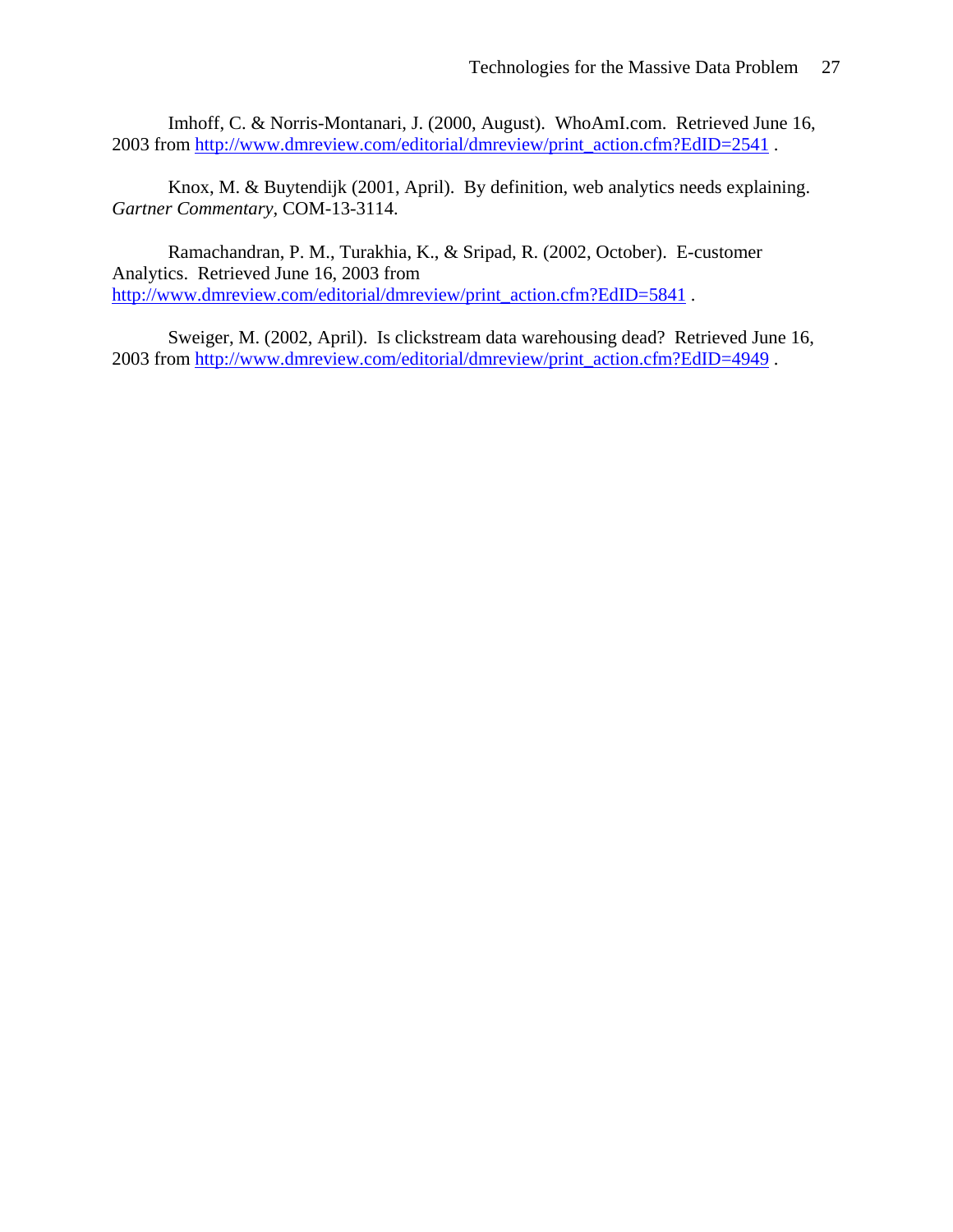#### Appendix B. Treatment of Computational Grids

The purpose the following is to provide a concise summary of the state of maturity of grid computing based on a review of available peer-reviewed papers. The fundamentals of the computational grid are provided first through a brief discussion of its structure and function. This is followed by a concise treatment of the grid computing maturation roadmap to include the computational grid as an enabling infrastructure. A discussion of ongoing related research activities and a discussion of issues likely to challenge its continued maturity will be provided. The paper will conclude by summarizing the maturity of grid computing as an emerging paradigm for computing and its interrelationship to existing computing paradigms.

### *Fundamentals of Grid Computing*

The seminal work on grid computing was authored by Foster and Kessleman and published in 1998. They employed an analogy of electrical power grid to illustrate their notion of a computing infrastructure that would bring to bear appropriate computing resources for the computational problem at hand. Their approach, discussed in the paragraphs below, would provide an increase in computational power of five orders of magnitude to users within a decade. This was predicated on innovations being made in the areas of a) technology improvements, b) increase in demand-drive access to computational power, c) increased utilization of idle capacity, d) greater sharing of computational results, and e) new problem solving techniques and tools. Furthermore, they asserted "it is the combination of dependability, consistency and pervasiveness that will cause computational grids to have a transforming effect on how computation is performed and used" (Foster & Kesselman, 1998, p. 3). More recent comparisons (Chetty & Buyya, 2002) largely support the comparison the computational grid to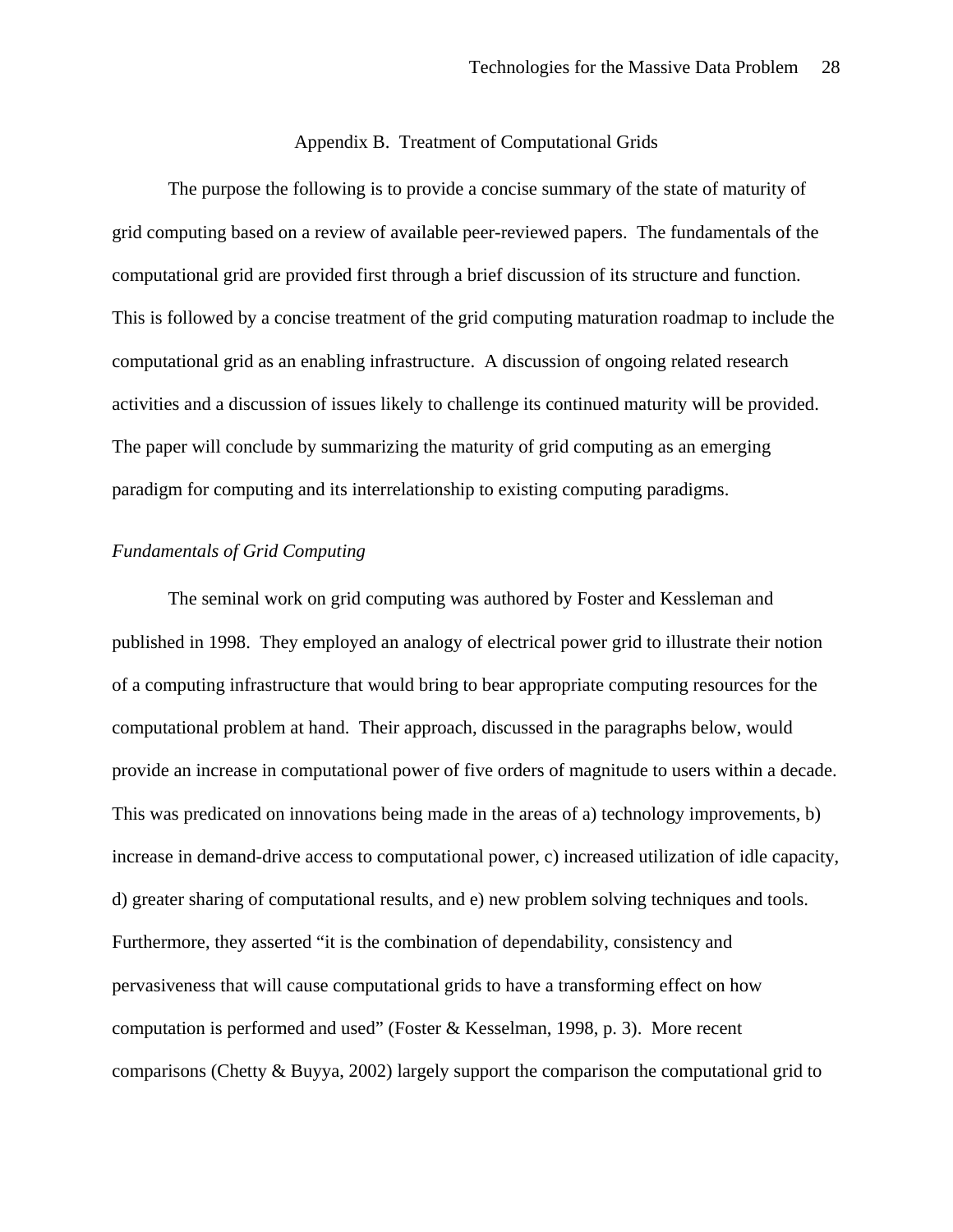the electrical power grid while drawing attention to the fact that the computational grid lacks the regulatory oversight imposed on the power grid.

The problem at which grid computing is targeted is "coordinated resource sharing and problem solving in dynamic, multi-institutional virtual organizations" (Foster et al., 2001, p.2). Central to the problem as stated is the notion of the *Virtual Organization* (VO) which represented a set of entities that are interested in participating to a common set of sharing rules applicable to given resources (e.g. CPUs, sensors, data, etc.). There is no necessary assumption of common geographic presence for any of the entities or resources. Though this problem does overlap to some extent with other technology trends (i.e. peer-to-peer, enterprise computing, distributed computing, and the internet), it is unique in that the other trends do not aspire to address the problem in whole.

*Structure.* Four views of the grid computing infrastructure that describe its structure are a) protocols, b) standards, c) application programming interfaces, and d) software development kits. The protocols provide the foundation for entities within the VO and the available resources to negotiate, establish, and maintain the sharing relationship (Foster et al., 2001). It is through an standards-based open architecture that it will be possible to achieve extensibility, interoperability, portability, and code sharing. Development and adoption of new protocols and standards are necessary to address necessary attributes of the grid that are absent from other computing trends such as quality of service and dynamic optimization of resources.

Architecturally, the grid infrastructure has been described in a layered model akin to the Internet protocol model (Foster et al., 2001). Figure 1 provides a comparative illustration of the grid protocol architecture to the Internet model. The layers of the grid protocol architecture are named a) fabric, b) connectivity, c) resource, d) collective and e) application. The fabric layer is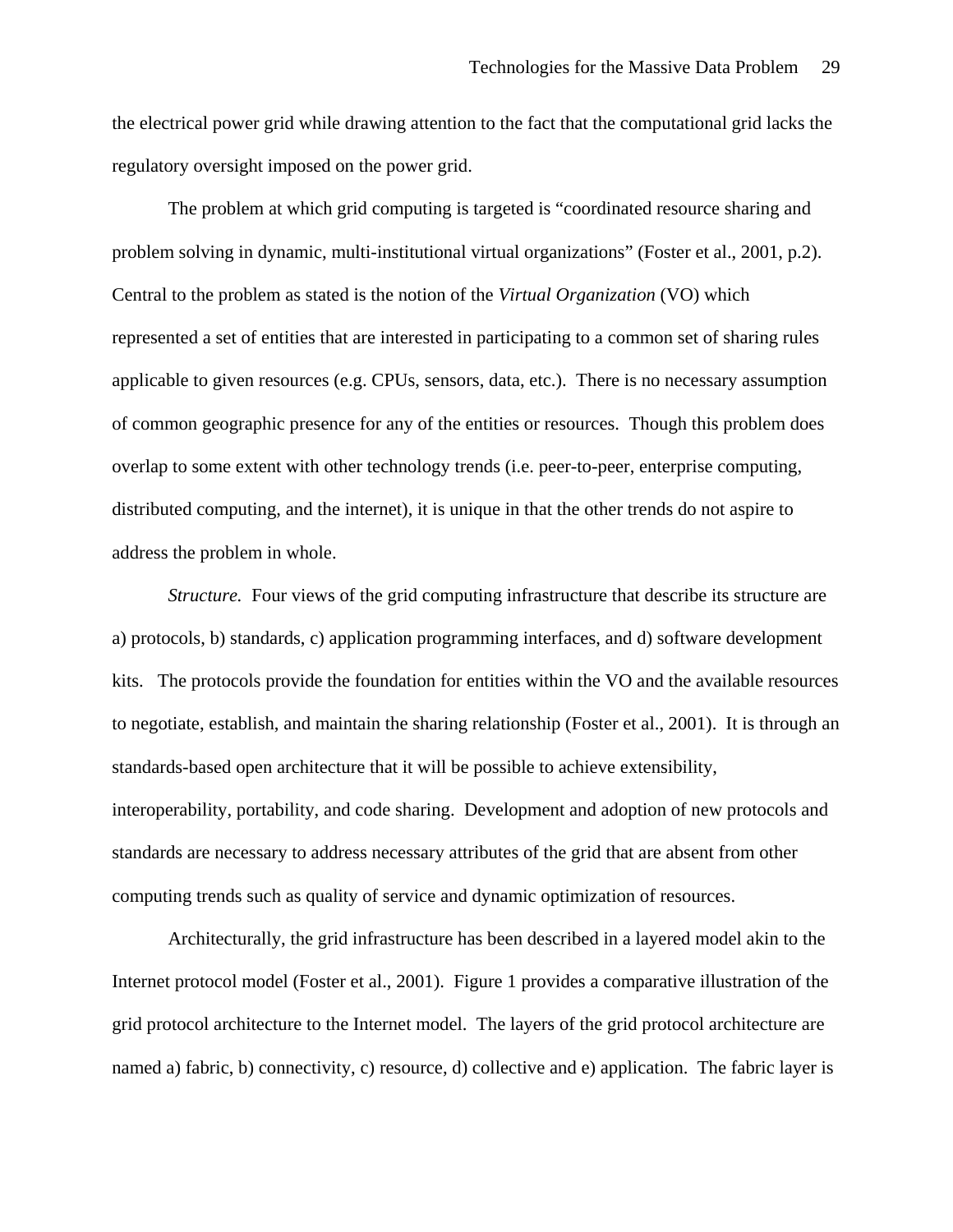the most abstract layer and has the most direct interfaces with the concrete resources on the grid while the application layer is necessarily the most transparent layer to developers and users. The need for brevity precludes even a modest treatment of each of the layers. Interested readers are encouraged to reference the cited works for a complete understanding.



*Function.* Foster et al. (2002) leveraged the *web services* construct in articulating the function of the grid computing environment. They describe *grid services* functioning together by dynamically aligning themselves in support of needs as they are stated. Grid services, as idealized, will differ from web services in that they will not be tightly coupled with a single (deployed) platform. That is the code that provides a given set of functionality will be mobile. As such, the identification of the software to be applied to a given processing need will be made independent of the selection of suitable hardware. The code will then be transported to the platform and executed in support of the task (e.g. workflow). Central to such large scale distribution of computing is *quality of service (QoS)*. There is a need to provision resources (e.g. CPUs, sensors, data, and communications bandwidth) according to some quantifiable schedule. One proposed QoS scheme recognizes distinction between categories of applications users will need and the characteristics of their computing needs (Table 1).

| Category                      | Examples                                       | Characteristics                                          |
|-------------------------------|------------------------------------------------|----------------------------------------------------------|
| Distributed<br>supercomputing | DIS<br>Stellar dynamics<br>Ab initio chemistry | Very large problems needing lots of CPU,<br>memory, etc. |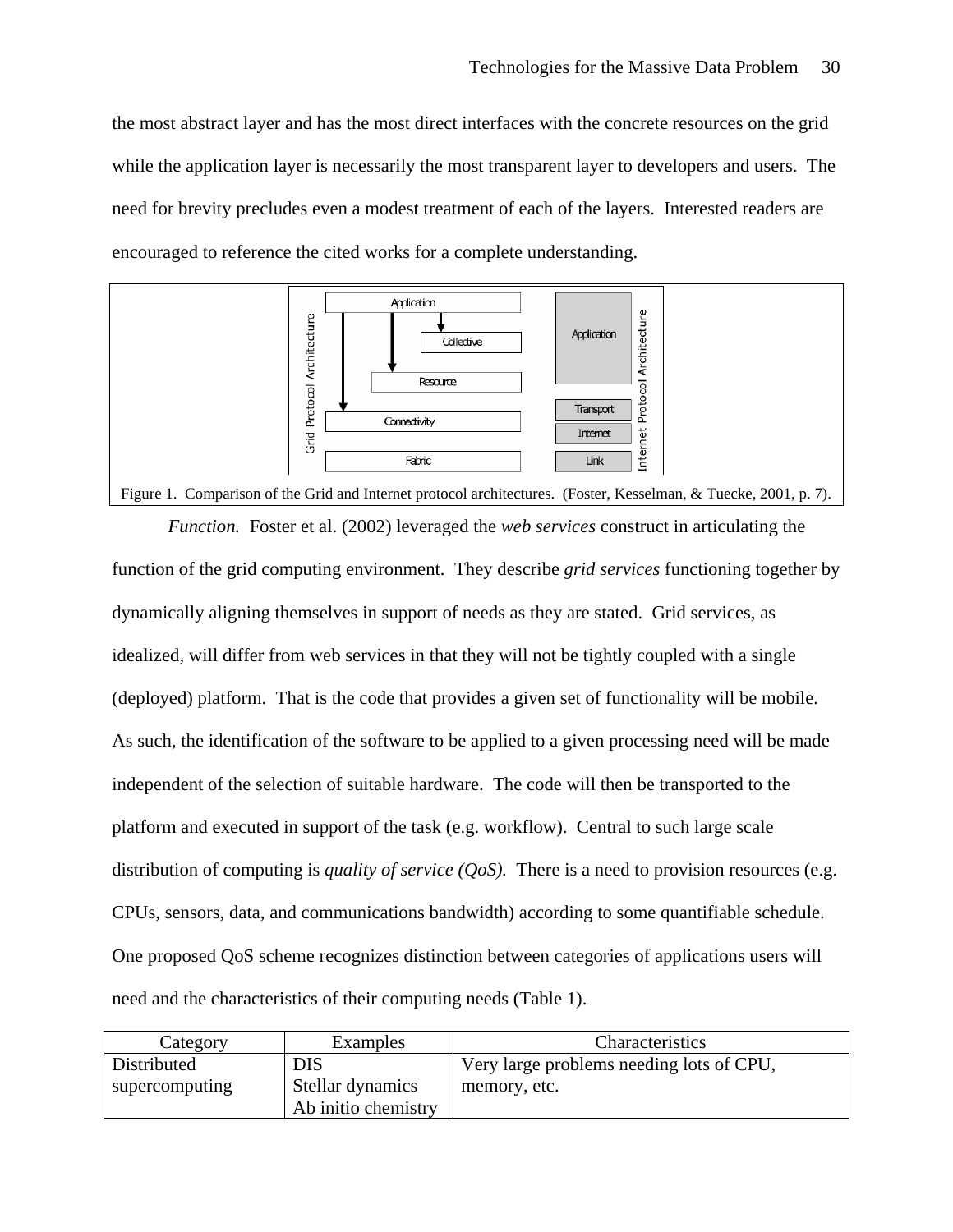| High throughput | Chip design       | Harness many otherwise idle resources to increase |
|-----------------|-------------------|---------------------------------------------------|
|                 | Parameter studies | aggregate throughput                              |
|                 | Cryptologic       |                                                   |
|                 | problems          |                                                   |
| On demand       | Medical           | Remote resources integrated with local            |
|                 | instrumentation   | computation, often for bounded amount of time     |
|                 | Network-enabled   |                                                   |
|                 | solvers           |                                                   |
|                 | Cloud detection   |                                                   |
| Data intensive  | Sky survey        | Synthesis of new information from many or large   |
|                 | Physics data      | data sources                                      |
|                 | Data assimilation |                                                   |
| Collaborative   | Collaborative     | Support communication or collaborative work       |
|                 | design            | between multiple participants.                    |
|                 | Data exploration  |                                                   |
|                 | Education         |                                                   |

Table 1. Classes of grid applications. (Foster & Kesselman, 1998, p. 6).

# *Related Research*

The preponderance of the materials available on the subject suggest that grid computing is an extension of many of the modern distributed computing schemes that have matured over the recent past (e.g. peer to peer, distributed, enterprise, etc). Foster (2001) enumerates four areas of technology with which grid computing is necessarily coupled. Those are: a) world wide web technologies such as the TCP/IP, HTTP, and SOAP protocols and HTML and XML languages, b) applications and storage service providers, c) enterprise computing systems, and d) internet and peer-to-peer computing. It is suggested that grid computing will mature by exploiting these technologies rather than supplanting them. So tightly inter-related are grid computing and peerto-peer computing that it has been suggested that grid computing is simply a specialization of peer-to-peer (Loo, 2003) though this is not generally supported in the literature. Table 2 illustrates how many of the functions of the inter-related technologies apply to the layered model of grid computing.

| <b>Multidisciplinary Simulation</b> |  |
|-------------------------------------|--|
|-------------------------------------|--|

Ray Tracing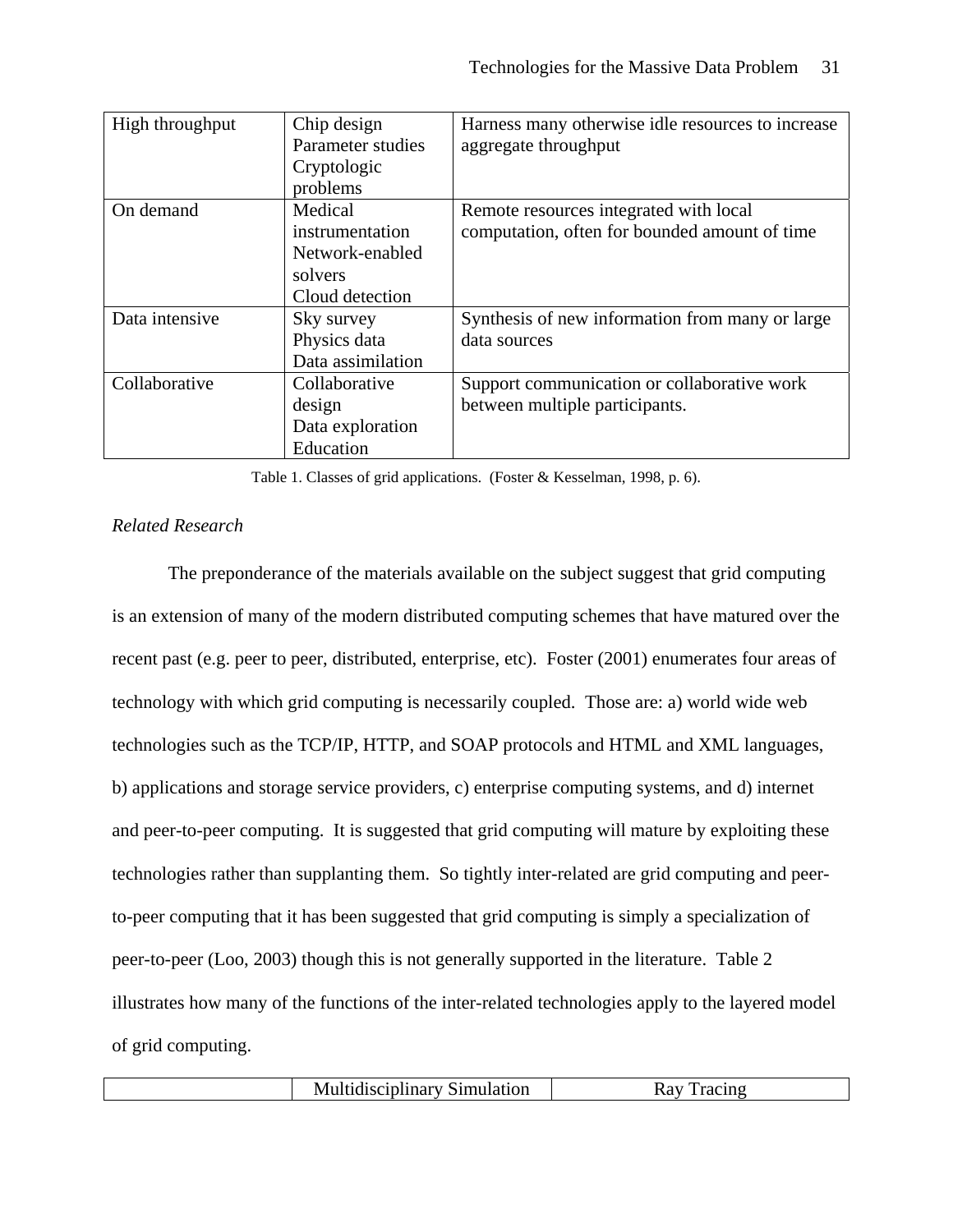| Collective             | Solver coupler, distributed data                                    | Checkpointing, job management, |  |
|------------------------|---------------------------------------------------------------------|--------------------------------|--|
| (application-specific) | archiver                                                            | failover, staging              |  |
| Collective (generic)   | Resource discover, resource brokering, system monitoring, community |                                |  |
|                        | authorization, certificate revocation                               |                                |  |
| Resources              | Access to computation, access to data; access to information about  |                                |  |
|                        | system structure, state, performance                                |                                |  |
| Connectivity           | Communication (IP), service discovery (DNS), authentication,        |                                |  |
|                        | authorization, delegation                                           |                                |  |
| Fabric                 | Storage systems, computers, networks, code repositories, catalogs   |                                |  |

Table 2. Examples of grid services in the layered model. (Foster & Kesselman, &Tuecke, 2001, p. 14).

# *Challenges*

The computational grid is an infrastructure. Distinguishing it as an infrastructure imbues it with expectations of levels of quality of services, availability, reliability, and standardization exceeding what has yet been realized through the related computing paradigms. Extending the notion of infrastructure and utility still further, Yang, Gou, Galis, Yang, & Liu (2003) have added the concept of *resource on demand* which connotes the ability of the utility to automatically provision the available resources to accomplish the aforementioned objectives.

Much has been accomplished in furthering the concepts of grid computing, however many challenges remain. Though not comprehensive, an enumeration of challenges facing the continued maturity of grid computing includes a) standardization of interface and interchange protocols, b) development of robust security architectures that allow for trusted access to shared resources as well as for execution of mobile code, c) development of schemes for provisioning of resources, d) development of schemes for ensuring quality of service, e) installation of dynamically configurable network switching and routing devices (allowing auto-configuration based on mobile code), f) shift to a culture of resource sharing (e.g. allowing others to use otherwise idle CPU cycles), and g) synthesis of data models, taxonomies, and ontologies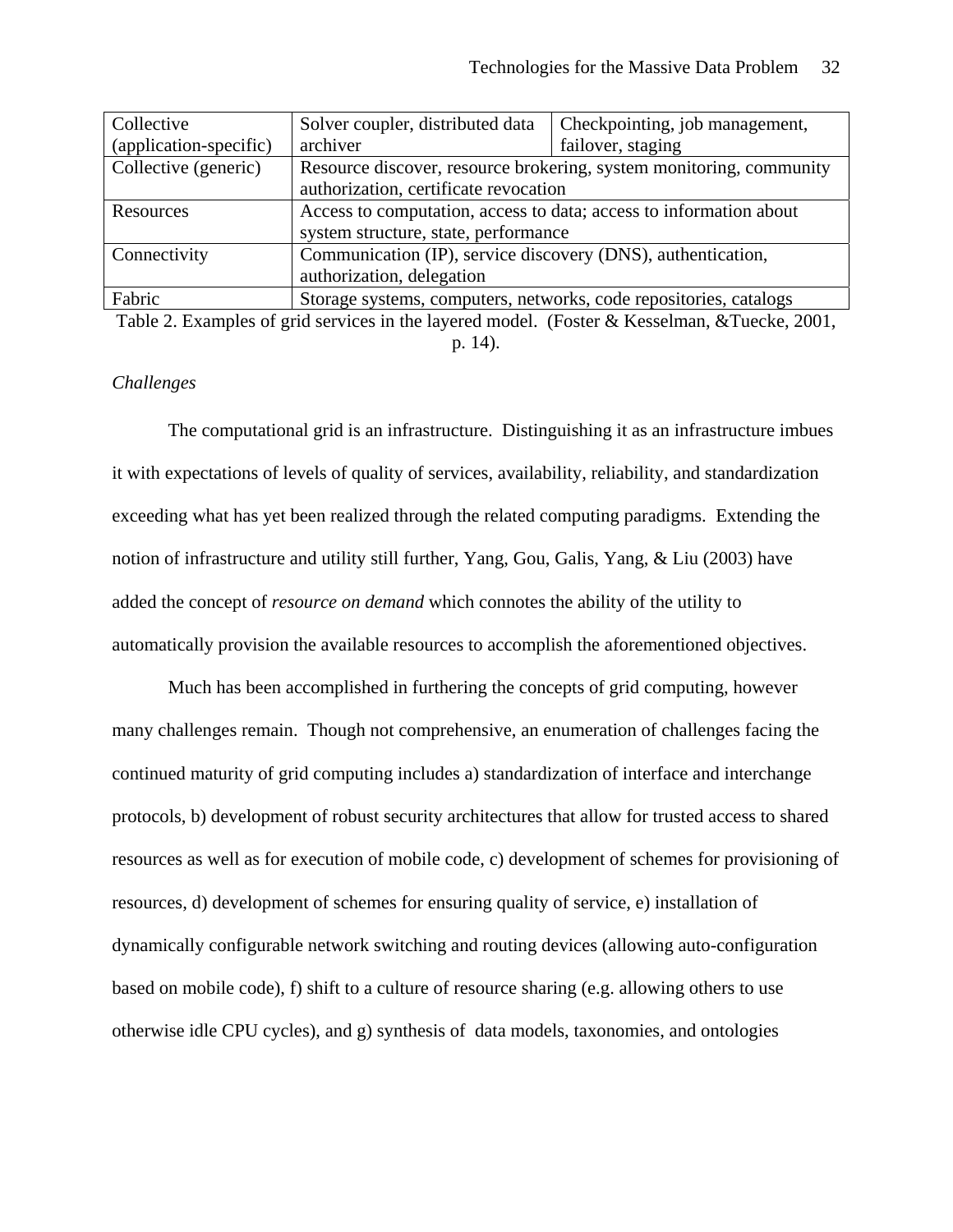(Chervenak, Foster, Kesselman, Salisbury, & Tuecke, 1999) supporting universal access and use of data. Much work remains.

# *Conclusions*

As demonstrated though research activities such as that conducted by the Globus Alliance (http://www.globus.org) are rapidly advancing the concepts of grid computing. Success in deploying computational grids to solve complex, data-intensive problems strengthen the interest in, commitment to, and understanding of this maturing computing paradigm. While it is certain that real, measurable improvements have resulted from the efforts directed toward grid computing, it is too early to determine if the prediction to provide an increase of computing capability of five orders of magnitude (Foster, 1998) within a decade will be realized.